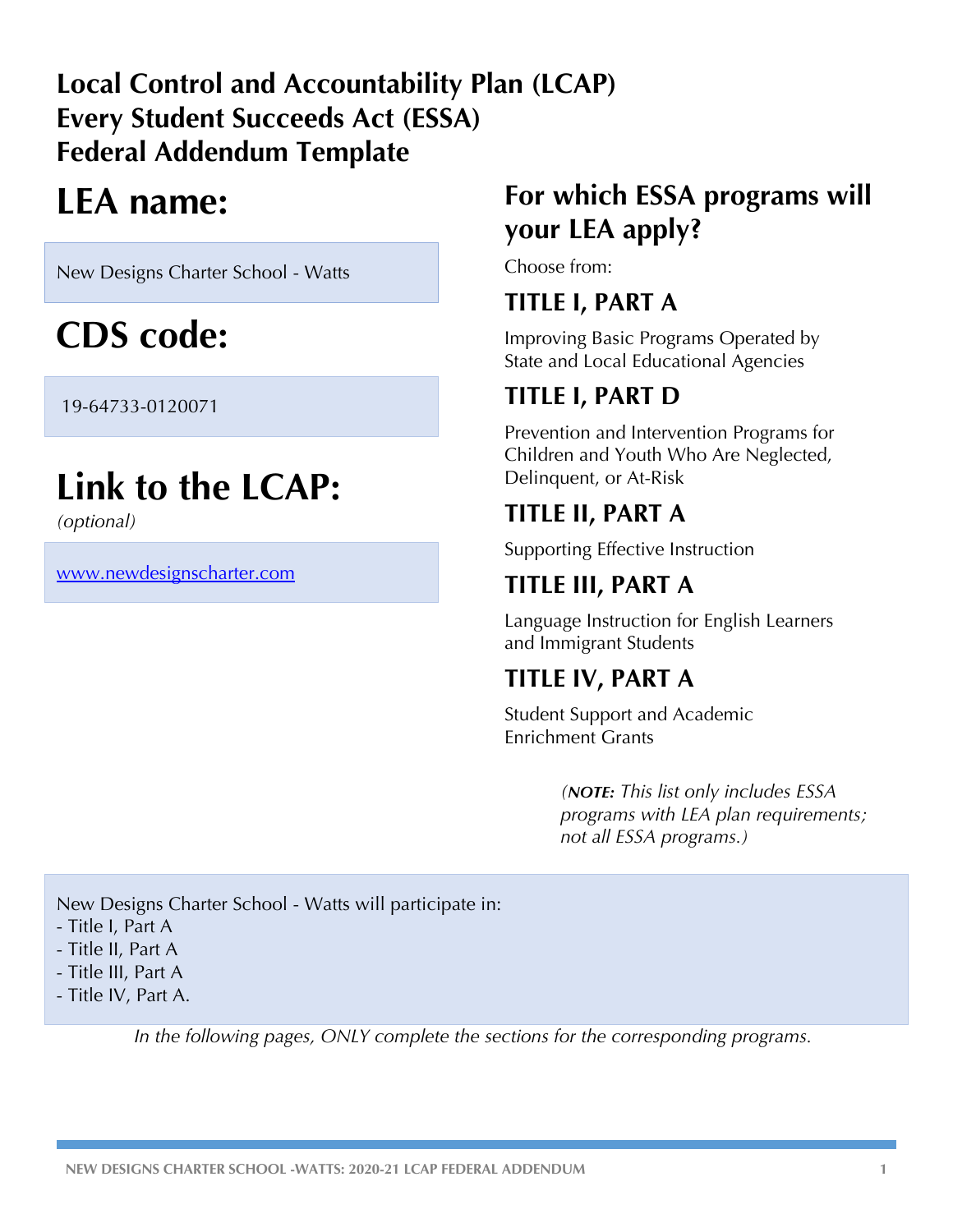# **Instructions**

The LCAP Federal Addendum is meant to supplement the LCAP to ensure that eligible LEAs have the opportunity to meet the Local Educational Agency (LEA) Plan provisions of the ESSA.

**The LCAP Federal Addendum Template must be completed and submitted to the California Department of Education (CDE) to apply for ESSA funding.** LEAs are encouraged to review the LCAP Federal Addendum annually with their LCAP, as ESSA funding should be considered in yearly strategic planning.

**The LEA must address the Strategy and Alignment prompts provided on the following page.** 

**Each provision for each program must be addressed,** unless the provision is not applicable to the LEA.

In addressing these provisions, LEAs must provide a narrative that addresses the provision **within the LCAP Federal Addendum Template.**

Under State Priority Alignment, state priority numbers are provided to demonstrate where an ESSA provision aligns with state priorities. This is meant to assist LEAs in determining where ESSA provisions may already be addressed in the LEA's LCAP, as it demonstrates the LEA's efforts to support the state priorities.

### The CDE emphasizes that **the LCAP Federal Addendum should not drive LCAP**

**development.** ESSA funds are supplemental to state funds, just as the LCAP Federal Addendum supplements your LCAP. LEAs are encouraged to integrate their ESSA funds into

their LCAP development as much as possible to promote strategic planning of all resources; however, this is not a requirement. In reviewing the LCAP Federal Addendum, staff will evaluate the LEA's responses to the ESSA plan provisions. There is no standard length for the responses. LEAs will be asked to clarify insufficient responses during the review process.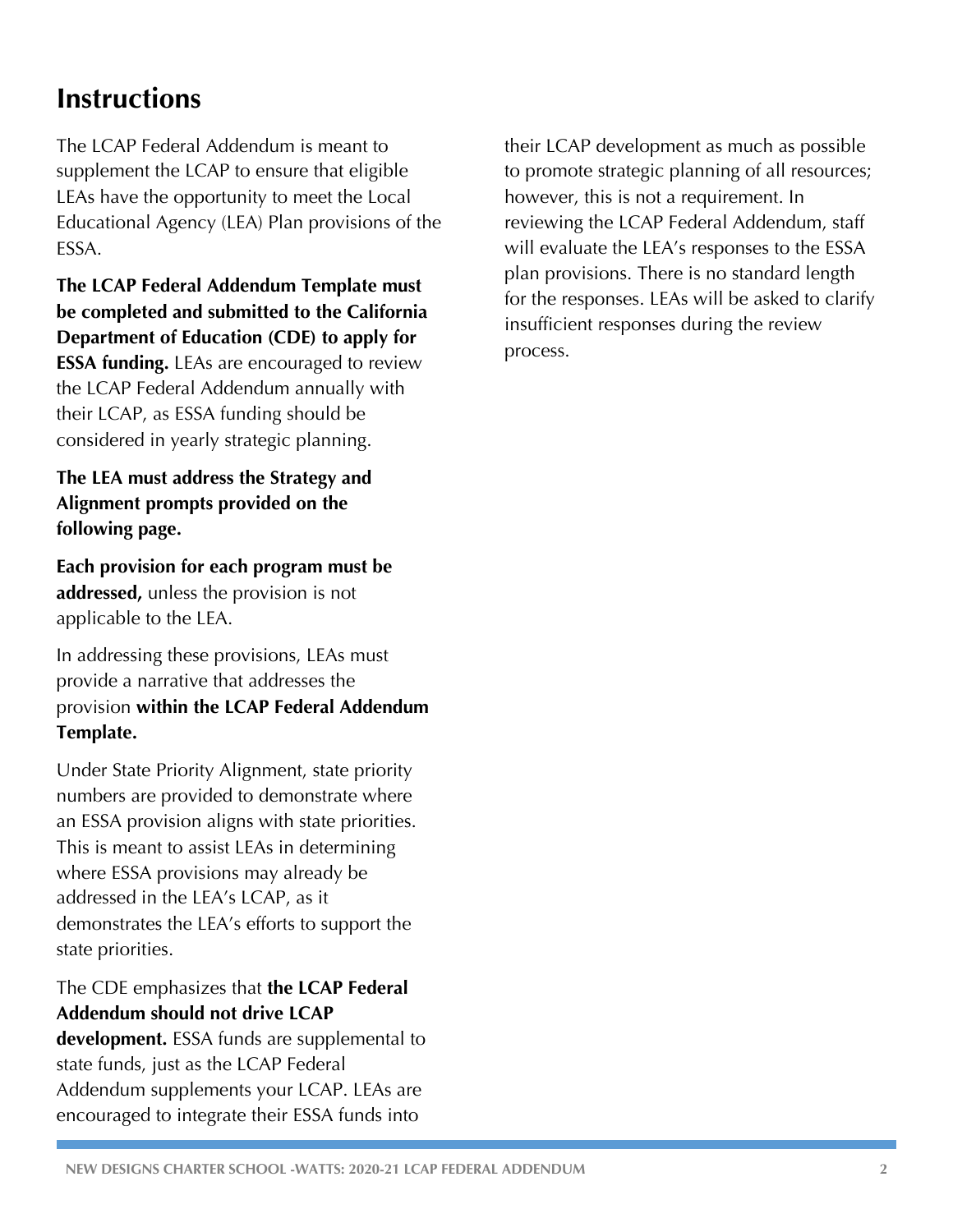California's ESSA State Plan significantly shifts the state's approach to the utilization of federal resources in support of underserved student groups. This LCAP Federal Addendum provides LEAs with the opportunity to document their approach to maximizing the impact of federal investments in support of underserved students.

The implementation of ESSA in California presents an opportunity for LEAs to innovate with their federally-funded programs and align them with the priority goals they are realizing under the state's Local Control Funding Formula (LCFF).

LCFF provides LEAs flexibility to design programs and provide services that meet the needs of students in order to achieve readiness for college, career, and lifelong learning. The LCAP planning process supports continuous cycles of action, reflection, and improvement.

Please respond to the prompts below, and in the pages that follow, to describe the LEA's plan for making the best use of federal ESEA resources in alignment with other federal, state, and local programs as described in the LEA's LCAP.

# **Strategy**

Explain the LEA's strategy for using federal funds to supplement and enhance local priorities or initiatives funded with state funds, as reflected in the LEA's LCAP. This shall include describing the rationale/evidence for the selected use(s) of federal funds within the context of the LEA's broader strategy reflected in the LCAP.

New Designs Charter School-Watts was the first charter school to open its doors in the Watts Community in 2009. Like its sister school, it was established with the goal of developing an exemplary school offering high-quality, college-preparatory education to prepare students to succeed in a global, diverse, and technology-rich society. The school prepares students for post-secondary academic and career opportunities through excellent professional development for teachers; by encouraging the use of evidence-based teaching strategies in the classrooms; and by providing a curriculum that has enrichment and intervention programs for all students. Both middle and high school students are exposed to a wide-ranging curriculum. In high school, students choose among 3 career pathways in the areas of law, technology, and finance. The school is also cementing a data-driven culture that seeks to respond and address felt needs in the school community.

New Designs Charter School - Watts is a WASC accredited public charter school serving 349 students in grades 6-12 with student demographics that include: 53.9% African American, 44.4% Hispanic, 0.9% Pacific Islander, 19.5% Students with Disabilities (SWD), 13.1% English Learners, 1.7% Foster Youth, 69% who qualify for free/reduced lunch, and 69% Socioeconomically Disadvantaged. Currently our school does not have any students identified as Homeless.

The *LCAP goals* drive the decisions regarding how both state and federal funds will be used.

- **GOAL #1**: Develop an infrastructure for ongoing collection, monitoring, disaggregation and analysis of multiple types of data (including student demographic and achievement data) in order to: inform instructional decisions; tailor research-based intervention programs; further develop SST to address the needs of all subgroups; measure program efficacy; ensure maximization of human, physical, and financial resources; that support the school's mission and goals.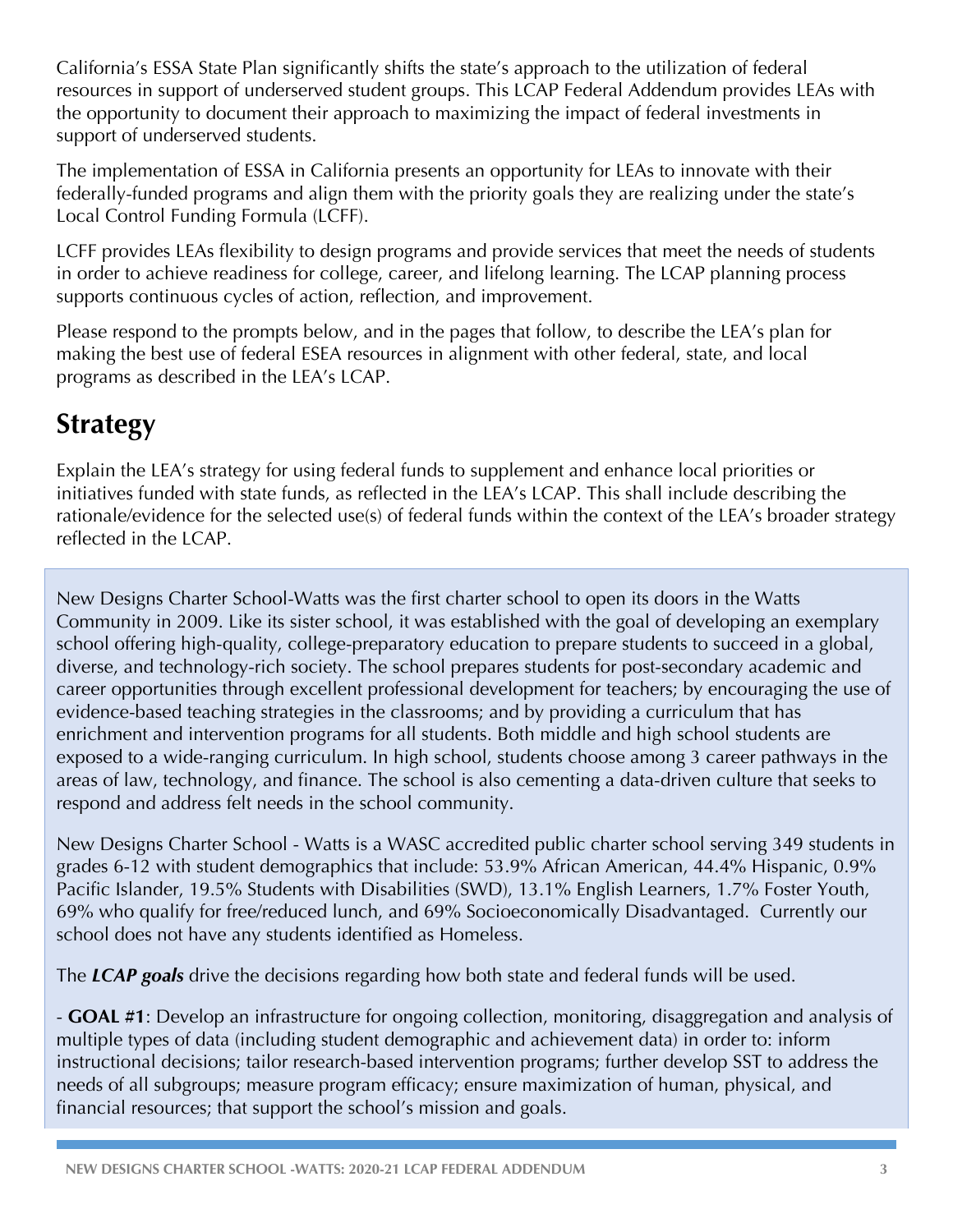- **GOAL #2**: Provide all students with high-quality instruction, a rigorous standards-aligned curriculum through student-centered/student-driven learning experiences, that will prepare all students to strive/excel as critical thinkers, effective communicators, agency, and collaborators in an ever-changing Global world and ensure their college and career readiness.

- **GOAL #3**: Improve student academic outcomes by effectively collaborating with parents, families and community partners to support student learning and achievement and provide a safe and welcoming learning environment.

A needs assessment was completed based on an analysis of multiple forms of data including student achievement data (CAASPP), Fall 2019 CA Schools Dashboard, survey findings and input from stakeholders through the LCAP process (certificated/classified/administrative staff, students, parents/community). Then, during the LCAP Annual Update process the actions/services, expenditures, and outcomes were reviewed to determine changes needed for the coming year. The combination of information gathered from the needs assessment and Annual Update provided the rationale for the use of federal funds for supplemental actions/services to meet the identified needs of students who are academically or behaviorally at-risk.

Stakeholders were actively involved in the LCAP process and discussions about the use of federal funds. This includes the Leadership team, Teachers, parents and students, in addition to ELAC, and the school's governing board. The board of trustees maintains multiple committees to help guide the actualization of the vision and priorities, including one on academics, leadership, and mission/vision. Building capacity among stakeholders resulted in an understanding that federal funding supplements state funds and are used for academic support for students in danger of failing or needing additional help to succeed.

The following is the school's Fall 2019 Dashboard which was used as part of the comprehensive needs assessment.

| <b>Student Group</b>                |             |             |        |        | Chronic Absenteeism Suspension Rate Graduation Rate College/Career English Language Arts Mathematics |        |
|-------------------------------------|-------------|-------------|--------|--------|------------------------------------------------------------------------------------------------------|--------|
| All Students                        | <b>Blue</b> | Green       | Yellow | Orange | Yellow                                                                                               | Orange |
| <b>English Learners</b>             | None        | <b>Blue</b> | None   | None   | Orange                                                                                               | Red    |
| <b>Foster Youth</b>                 | None        | None        | None   | None   | None                                                                                                 | None   |
| Homeless                            | None        | None        | None   | None   | None                                                                                                 | None   |
| Socioeconomically Disadvantaged     | <b>Blue</b> | Yellow      | Green  | Orange | Yellow                                                                                               | Orange |
| <b>Students with Disabilities</b>   | None        | Green       | None   | None   | None                                                                                                 | None   |
| African American                    | <b>Blue</b> | Green       | None   | None   | Orange                                                                                               | Red    |
| American Indian or Alaska Native    | None        | None        | None   | None   | None                                                                                                 | None   |
| Asian                               | None        | None        | None   | None   | None                                                                                                 | None   |
| Filipino                            | None        | None        | None   | None   | None                                                                                                 | None   |
| Hispanic                            | <b>Blue</b> | <b>Blue</b> | None   | None   | Yellow                                                                                               | Yellow |
| Native Hawaiian or Pacific Islander | None        | None        | None   | None   | None                                                                                                 | None   |
| White                               | None        | None        | None   | None   | None                                                                                                 | None   |
| Two or More Races                   | None        | None        | None   | None   | None                                                                                                 | None   |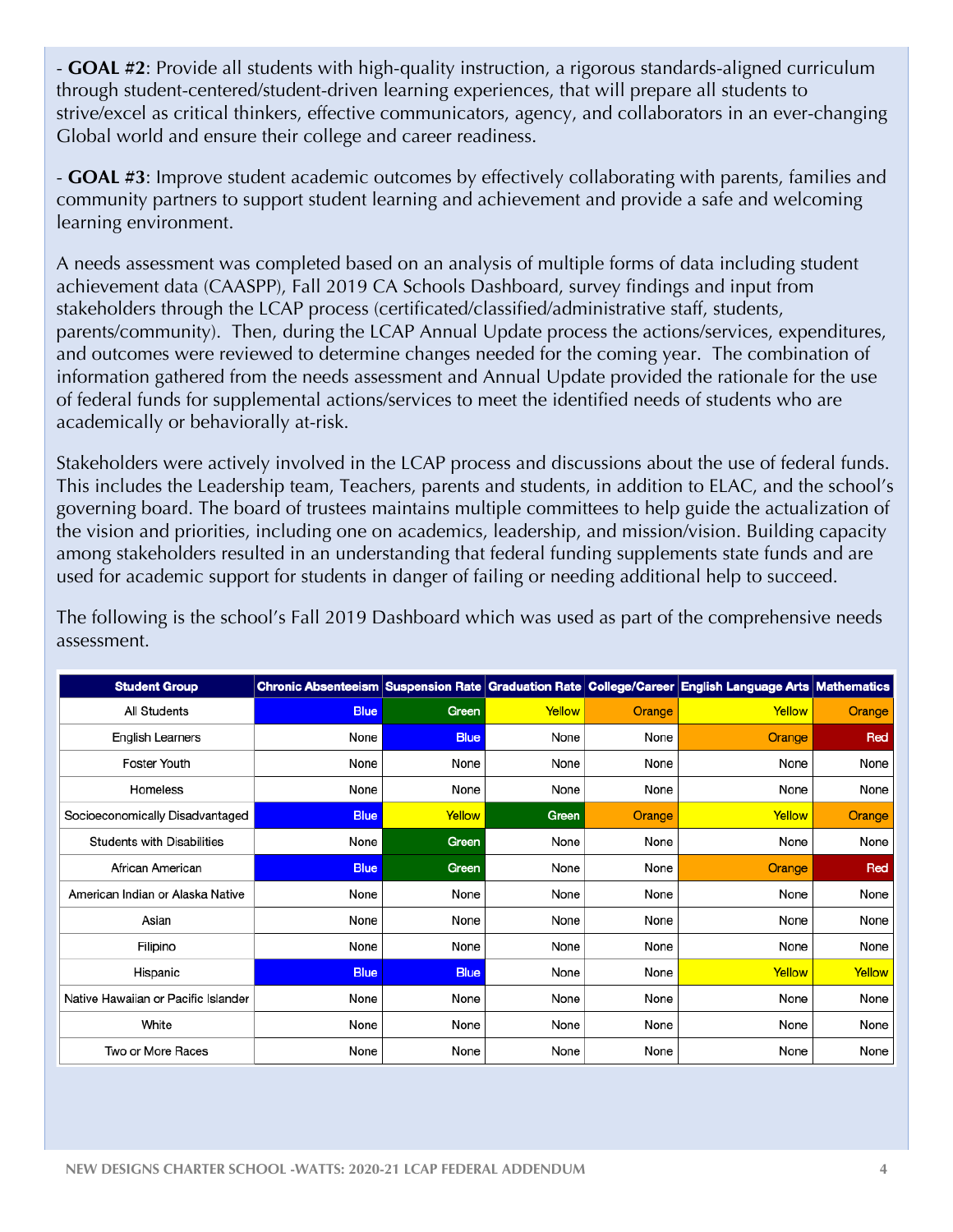As a result of SB820 and SB98, the LCAP was eliminated and charter schools that receive Title Funds are required to complete a SPSA for the 2020-21 school year to identify and report how Title Funds will be spent to support the school's goals and improve student and schoolwide outcomes.

# **Alignment**

Describe the efforts that the LEA will take to align use of federal funds with activities funded by state and local funds and, as applicable, across different federal grant programs.

The LCAP Goals define the priority areas for the New Designs Charter School - Watts. All actions and services implemented at the school are in support of at least one of the goals.

As a result of SB820 and SB98, the LCAP was eliminated and charter schools that receive Title Funds are required to complete a SPSA for the 2020-21 school year to identify and report how Title Funds will be spent to support the school's goals and improve student and schoolwide outcomes.

The participating stakeholder groups (parents, staff, students) are aware of how federal funds should be used to supplement and enhance programs and services funded with state funds.

The 2020-21 SPSA provides goals, actions/services, annual measurable outcomes, and federal funding (Title funding) amounts which has been shared with stakeholder for input. The SPSA will be approved by the governing board on December 14, 2020; along with the 2020-21 LCAP Federal Addendum (revision).

Both the 2020-21 SPSA and 2020-21 LCAP Federal Addendum will be uploaded to the school's website.

The alignment and coherence of the actions and services planned to address the SPSA is illustrated by this example in the area of professional development that is designed to identify and implement a sequence of interventions that address the needs of each student.

All teachers participated in 4-weeks (of intensive summer professional development prior to the start of the 2020-21 school year, weekly professional development during the academic year; for all teachers focused on data analysis of student work and assessment; and developing plans to improve student achievement across all student groups, and accelerate student learning, during the academic year.

The engagement of stakeholders is critical to the charter's decisions regarding expenditures of LCFF and federal funds. This process includes teachers, Educational Specialists, EL specialist, Paraprofessionals, students, parents, community and Board members in the data analysis, in developing growth targets, and in reflecting on what is working and where further support is needed. Resource allocation is aligned and maximized to meet the needs of students. The SPSA stakeholder engagement process is combined with input from ELAC, as well as survey results to ensure all voices are heard.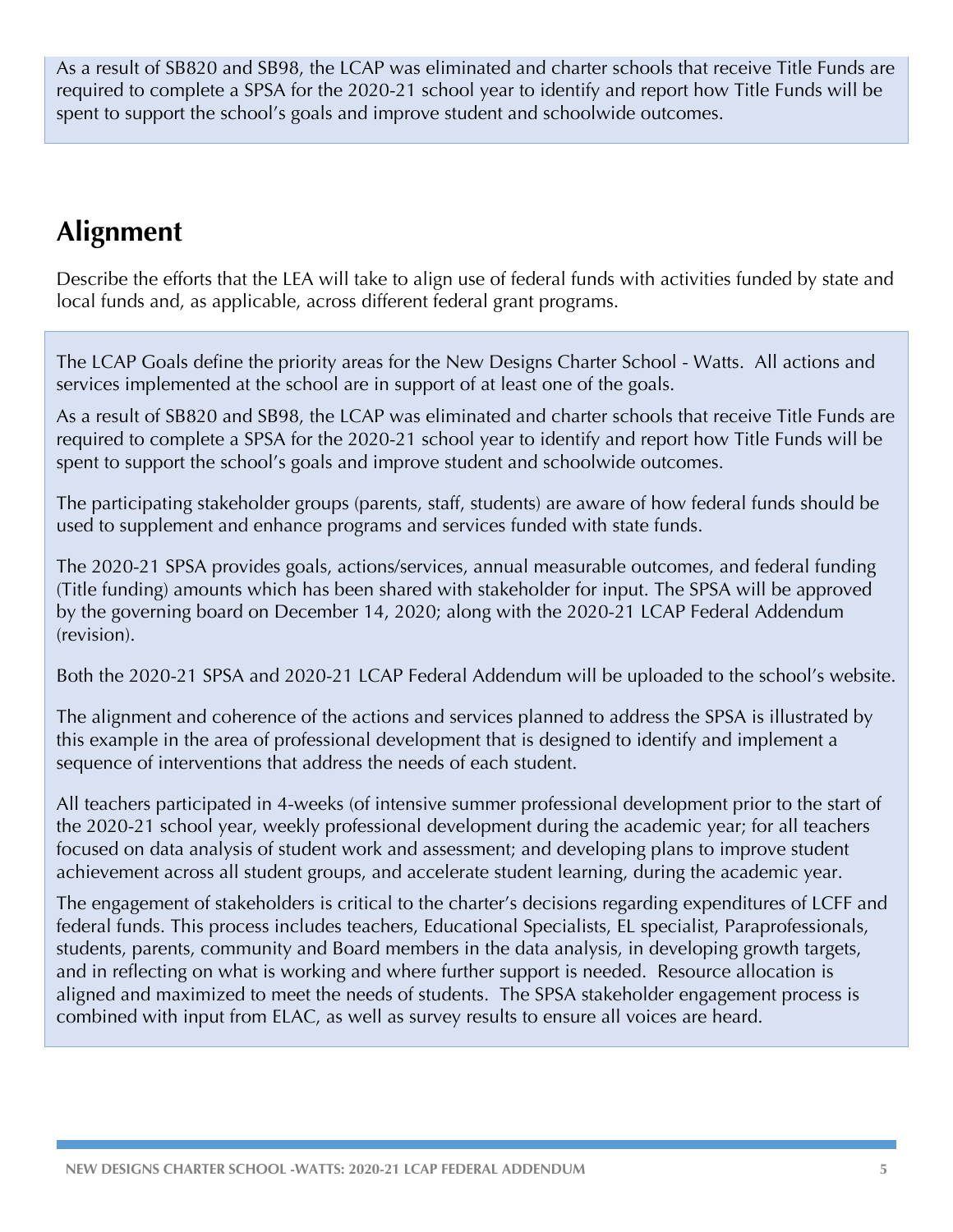# **ESSA Provisions Addressed Within the LCAP**

Within the LCAP an LEA is required to describe its goals, and the specific actions to achieve those goals, for each of the LCFF state priorities. In an approvable LCAP it will be apparent from the descriptions of the goals, actions, and services how an LEA is acting to address the following ESSA provisions through the aligned LCFF state priorities and/or the state accountability system.

# **TITLE I, PART A**

# **Monitoring Student Progress Towards Meeting Challenging State Academic Standards**

| <b>ESSA SECTION</b> | <b>STATE PRIORITY ALIGNMENT</b>       |
|---------------------|---------------------------------------|
| $1112(b)(1) (A-D)$  | $\vert 1, 2, 4, 7, 8$ (as applicable) |

Describe how the LEA will monitor students' progress in meeting the challenging state academic standards by:

- (A) developing and implementing a well-rounded program of instruction to meet the academic needs of all students;
- (B) identifying students who may be at risk for academic failure;
- (C) providing additional educational assistance to individual students the LEA or school determines need help in meeting the challenging State academic standards; and
- (D) identifying and implementing instructional and other strategies intended to strengthen academic programs and improve school conditions for student learning.

# **Overuse in Discipline Practices that Remove Students from the Classroom**

| <b>ESSA SECTION</b> | <b>STATE PRIORITY ALIGNMENT</b> |
|---------------------|---------------------------------|
| 1112(b)(11)         | 6 (as applicable)               |

Describe how the LEA will support efforts to reduce the overuse of discipline practices that remove students from the classroom, which may include identifying and supporting schools with high rates of discipline, disaggregated by each of the student groups, as defined in Section 1111(c)(2).

### **Career Technical and Work-based Opportunities**

| <b>ESSA SECTION</b> | <b>STATE PRIORITY ALIGNMENT</b> |
|---------------------|---------------------------------|
| $1112(b)(12)(A-B)$  | $\frac{7}{3}$ (as applicable)   |

If determined appropriate by the LEA, describe how such agency will support programs that coordinate and integrate:

(A) academic and career and technical education content through coordinated instructional strategies, that may incorporate experiential learning opportunities and promote skills attainment important to in-demand occupations or industries in the State; and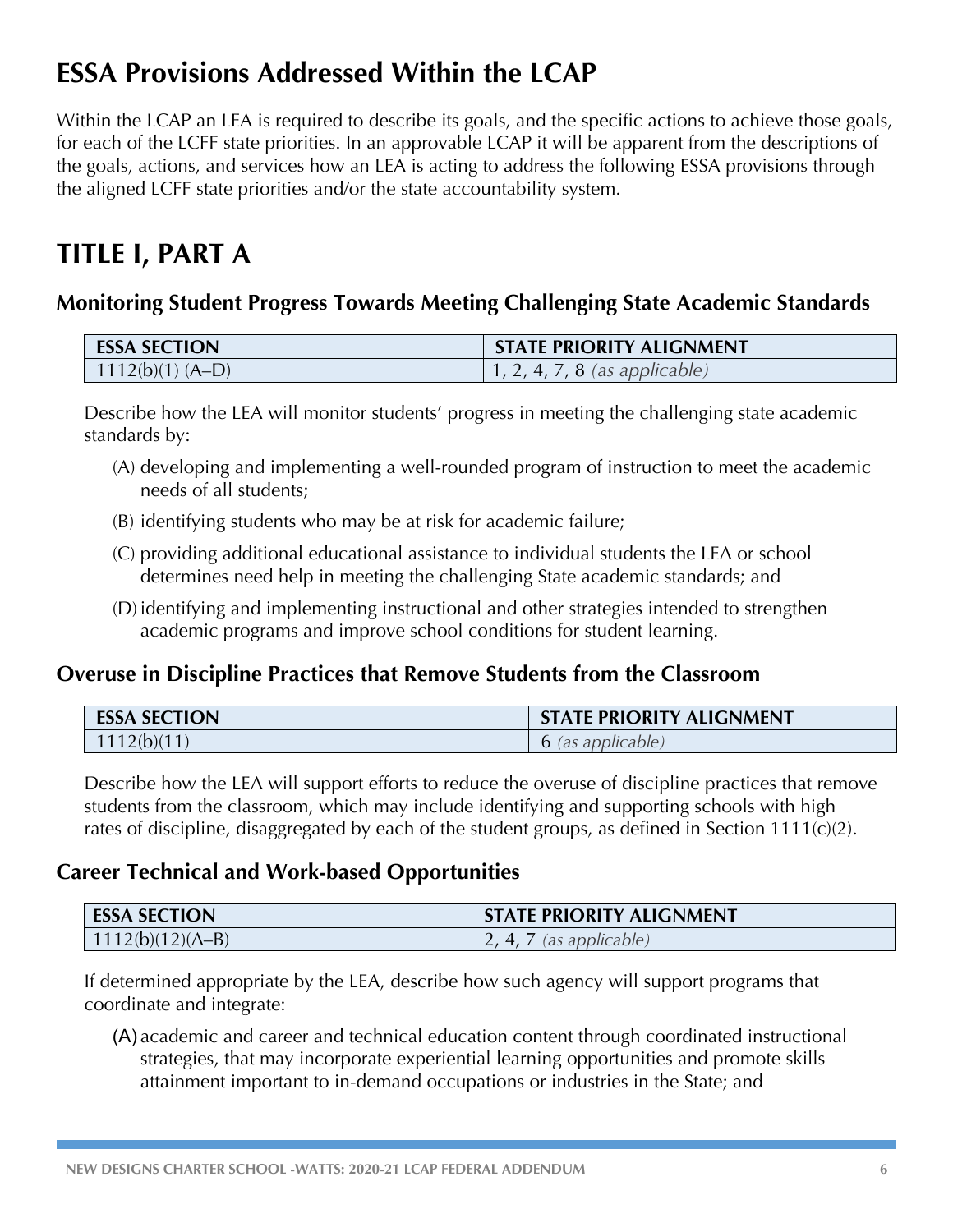(B) work-based learning opportunities that provide students in-depth interaction with industry professionals and, if appropriate, academic credit.

# **TITLE II, PART A**

# **Title II, Part A Activities**

| <b>ESSA SECTION</b> | <b>STATE PRIORITY ALIGNMENT</b> |
|---------------------|---------------------------------|
| 2102(b)(2)(A)       | . 4 (as applicable)             |

Provide a description of the activities to be carried out by the LEA under this Section and how these activities will be aligned with challenging State academic standards.

# **TITLE III, PART A**

### **Parent, Family, and Community Engagement**

| <b>ESSA SECTION</b> | <b>STATE PRIORITY ALIGNMENT</b> |
|---------------------|---------------------------------|
| 3116(b)(3)          | 3, 6 (as applicable)            |

Describe how the eligible entity will promote parent, family, and community engagement in the education of English learners.

# **ESSA Provisions Addressed in the Consolidated Application and Reporting System**

An LEA addresses the following ESSA provision as part of completing annual reporting through the Consolidated Application and Reporting System (CARS).

# **TITLE I, PART A**

### **Poverty Criteria**

| <b>ESSA SECTION</b> | <b>STATE PRIORITY ALIGNMENT</b> |
|---------------------|---------------------------------|
| 1112(b)(4)          | N/A                             |

Describe the poverty criteria that will be used to select school attendance areas under Section 1113.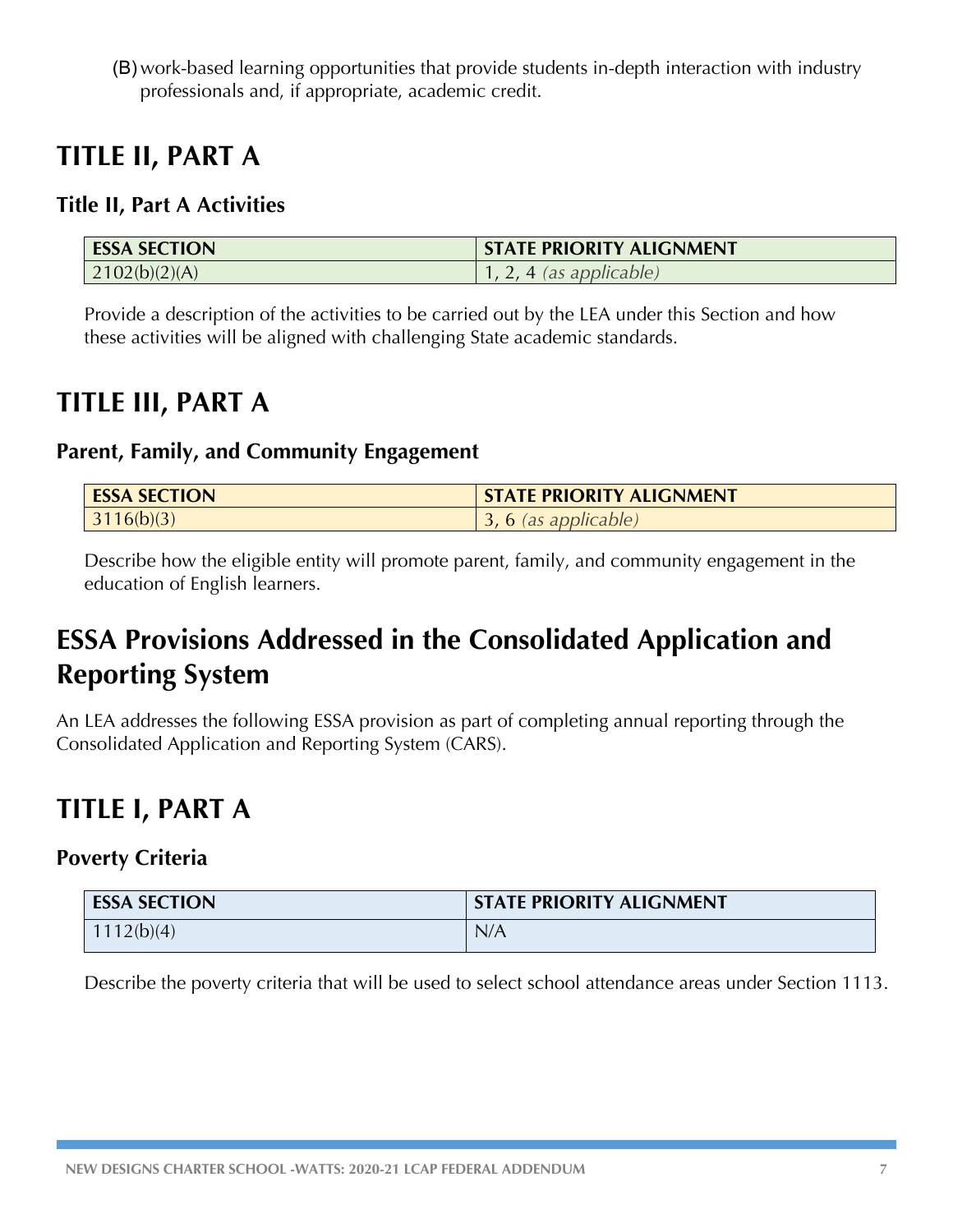# **ESSA Provisions Not Addressed in the LCAP**

For the majority of LEAs the ESSA provisions on the following pages do not align with state priorities. **Each provision for each program provided on the following pages must be addressed**, unless the provision is not applicable to the LEA. In addressing these provisions, LEAs must provide a narrative that addresses the provision **within this addendum**.

As previously stated, the CDE emphasizes that the LCAP Federal Addendum should not drive LCAP development. ESSA funds are supplemental to state funds, just as the LCAP Federal Addendum supplements your LCAP. LEAs are encouraged to integrate their ESSA funds into their LCAP development as much as possible to promote strategic planning of all resources; however, this is not a requirement. In reviewing the LCAP Federal Addendum, staff will evaluate the LEA's responses to the ESSA plan provisions. There is no standard length for the responses. LEAs will be asked to clarify insufficient responses during the review process.

# **TITLE I, PART A**

# **Educator Equity**

ESSA SECTION 1112(b)(2)

Describe how the LEA will identify and address, as required under State plans as described in Section 1111(g)(1)(B), any disparities that result in low-income students and minority students being taught at higher rates than other students by ineffective, inexperienced, or out-of-field teachers.

### **THIS ESSA PROVISION IS ADDRESSED BELOW:**

Not applicable to charter schools.

### **Parent and Family Engagement**

ESSA SECTIONS 1112(b)(3) and 1112(b)(7)

Describe how the LEA will carry out its responsibility under Section 1111(d).

Describe the strategy the LEA will use to implement effective parent and family engagement under Section 1116.

#### **THIS ESSA PROVISION IS ADDRESSED BELOW:**

New Designs Charter School - Watts engaged its stakeholders (Principal, Assistant Principal, High School Dean Counselors, RSP Teacher, EL Specialist, and Department Chairs, Governing Board, and parents/guardians including those representing unduplicated pupils and Students with Disabilities, in the development of the school's Title I Parent and Family Engagement Policy.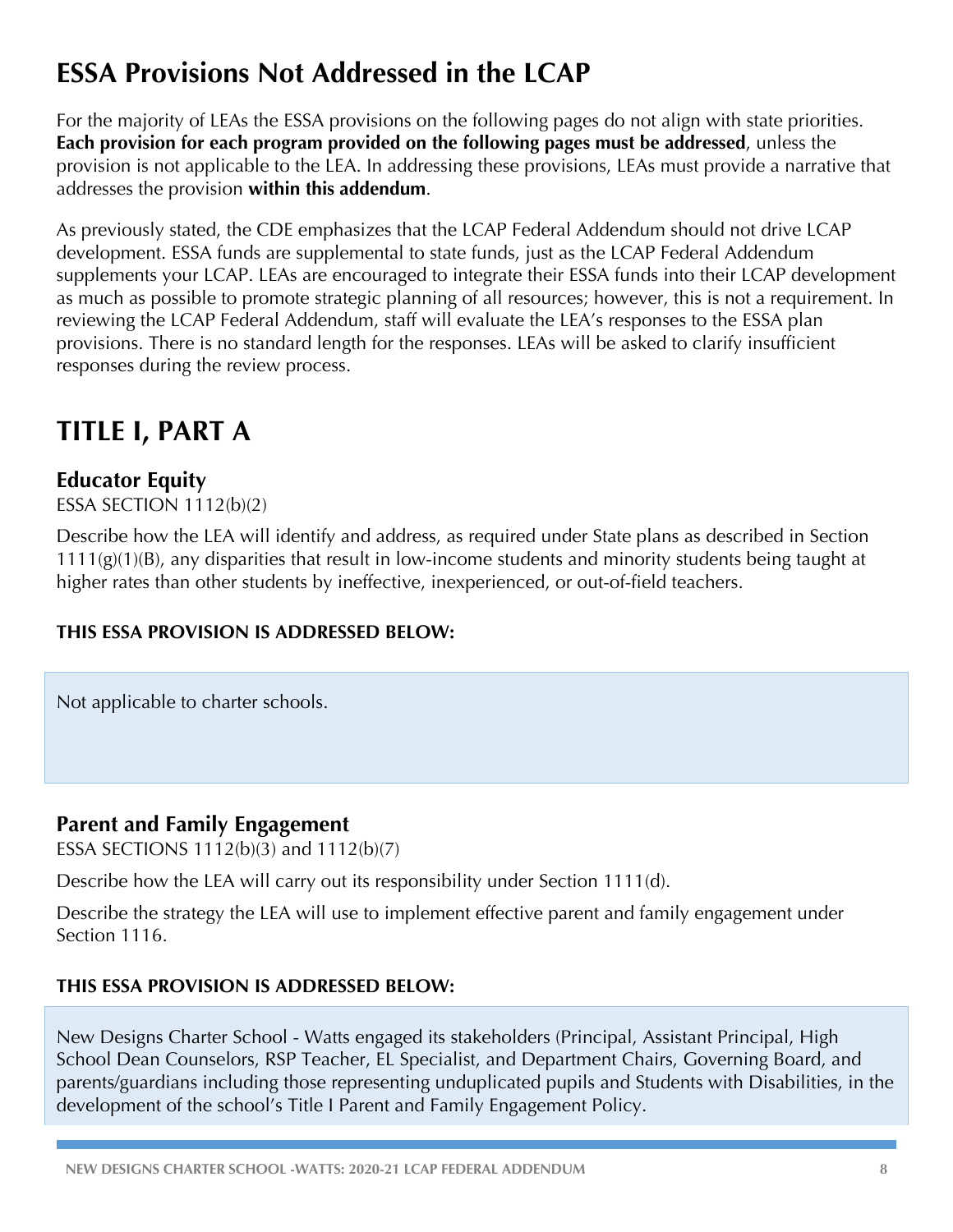Normally, this policy is reviewed and evaluated annually by the School Site Council (SSC) and ELAC to measure effectiveness and address any areas of need based on input from stakeholders. However, Per Section 70 of SB820 Charter Schools are not required to have a School Site Council for the 2020-21 school year.

As a result of SB820 and SB98, the LCAP was eliminated and charter schools that receive Title Funds are required to complete a SPSA for the 2020-21 school year to identify and report how Title Funds will be spent to support the school's goals and improve student and schoolwide outcomes. The stakeholder engagement requirements for the SPSA are the same as for the Learning Continuity & Attendance Plan per SB820.

The Title I Parent & Family Engagement Policy is then distributed and discussed in detail with all incoming/continuing families along with the Parent/Student Handbook led by the Principal. Interpreter services are provided and also made available upon request.

As a result of the COVID-19 pandemic, instruction has shifted to virtual (distance learning and hybrid instruction); and all meetings take place virtually via Zoom.

Our school communicates with families on a regular basis especially during distance learning to ensure their needs are being met and students are participating, engaged and learning.

The school's calendar of events for families that includes parent education workshops, ELAC Meetings, Parent Workshops, Coffee with the Principal, Parent/Teacher Conferences, Parent/student orientation, schoolwide events, Governing Board, and Parent Meetings are uploaded to the school's website and currently take place virtually as a result of the COVID-19 pandemic.

New Designs Charter School – Watts uses a multitude of methods including phone calls to every household to promote, invite and engage parents/families to participate at these venues (ELAC, Parent Meetings, Schoolwide events, Coffee with the Principal, Governing Board). Facilitated by Principal, the focus is on understanding the State academic standards, state-mandated assessments, local assessments (iReady ELA & Math, PSAT, SAT), how to monitor their child's academic progress (i.e. reading, writing, and math strategies); strategies and resources available to support their child to improve academically (including Students with Disabilities), including social-emotional supports & interventions, social media, technology use (integrity/plagiarism); all of which are methods to improve the achievement of their child, and foster parental involvement, and in alignment with the school's implementation of a Multi-tiered System of Supports (MTSS). Additionally, our school plans to host workshops for families on how to access the school's PowerSchool Parent Portal where families can also communicate with school staff, teachers, and monitor their child's academic progress.

New Designs Charter School -Watts staff participate in staff development that focuses on methods to engage, elicit, communicate and involve parents/families to our school; and collaborate as equal partners in their child's education; as outlined in our school's LCAP Goal #3. Our school administers a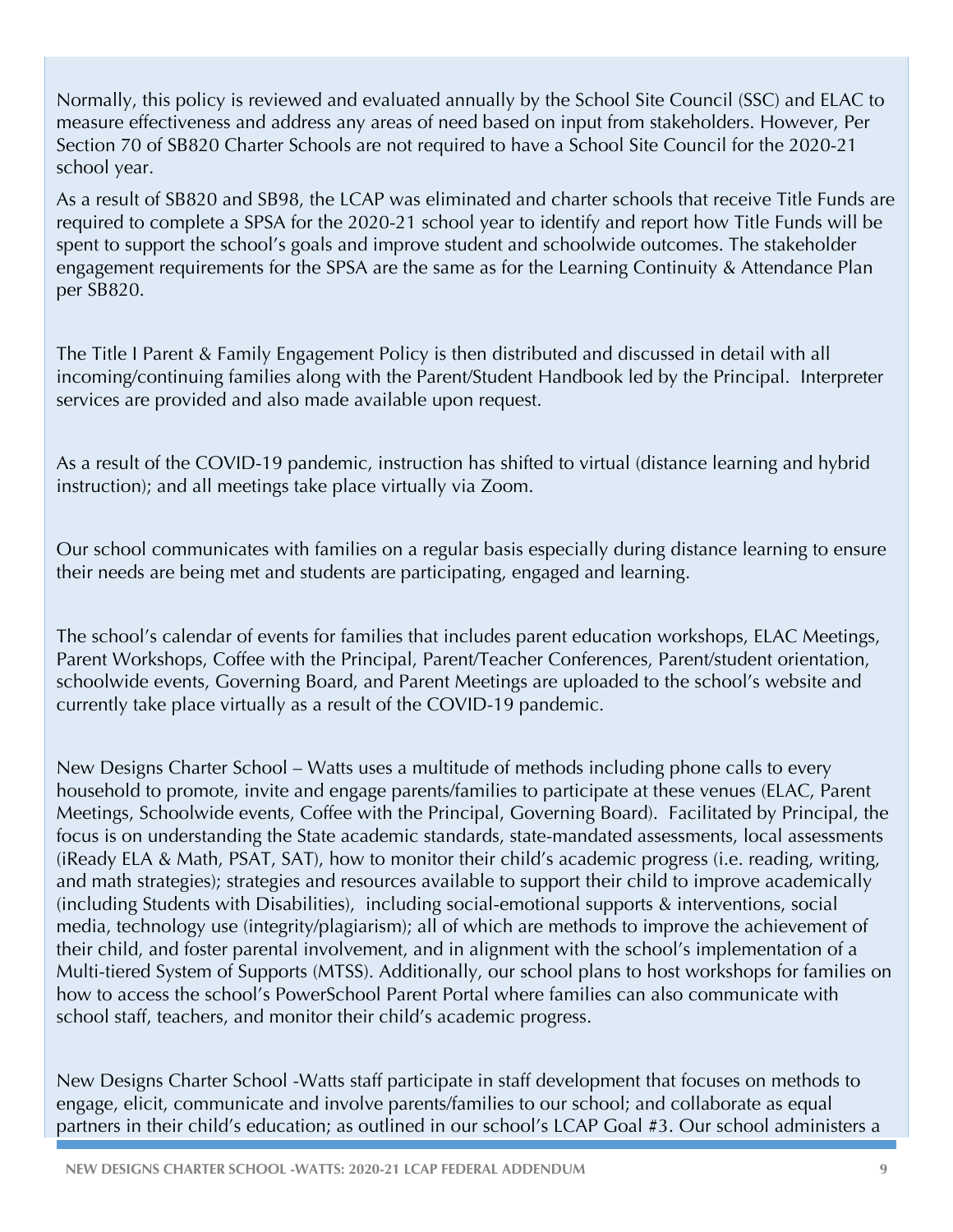parent/family survey annually to gather input/feedback on our school's program, LCAP Goals Actions/services, school connectedness, safety, and to assess how well our staff communicates and engages parents/families in their child's education. The Parent survey also provides us the opportunity to solicit additional parent input on topics for future parent workshops, methods to improve communication with parents/families. The Parent surveys are reviewed and analyzed by the school's Leadership team and then presented to the entire staff, governing board; and parents; which informs our Title I Parent & Family Engagement Policy as well as our school's LCAP.

California's compulsory education laws continue to apply for all persons between the ages of 6-18 and not otherwise exempted under the law. A student who does not participate daily in either in-person instruction or distance learning shall be deemed absent by the School in violation of compulsory education laws. The School's attendance policy and procedures continue to apply and can be found in the 2020-2021 Family Handbook. Daily participation in distance learning may include, but is not limited to, evidence of participation in online activities, completion of regular assignments, completion of assessments, and contacts between School employees and students or parents or guardians.

Interpreter services are available for all schoolwide events, parent meetings, parent workshops, and upon request. Many of our staff are also bilingual. Materials sent home are translated to Spanish (the language identified by parents in the Home Language Survey; and in the parent survey), which serve to inform family members who have limited English Proficiency; and family of migratory children. Accommodations as appropriate will also be made for family members with disabilities including providing information and school reports in a format (to the extent practicable) in a language that parents understand.

Our school administers a Parent survey at least annually to gather input/feedback on our school's program, LCAP Goals Actions/services, school connectedness, safety, and to assess how well our staff communicate and engage parents in their child's education. The Parent surveys are reviewed and analyzed by the school's Leadership Team; then presented to the entire staff, governing board; and parents; which also informs our Title I Parent & Family Engagement Policy as well as our school's LCAP.

For the 2020-21 school year, New Designs Charter School- Watts has developed a SPSA to meet federal requirements.

# **Schoolwide Programs, Targeted Support Programs, and Programs for Neglected or Delinquent Children**

ESSA SECTIONS 1112(b)(5) and 1112(b)(9)

Describe, in general, the nature of the programs to be conducted by the LEA's schools under sections 1114 and 1115 and, where appropriate, educational services outside such schools for children living in local institutions for neglected or delinquent children, and for neglected and delinquent children in community day school programs.

Describe how teachers and school leaders, in consultation with parents, administrators, paraprofessionals, and specialized instructional support personnel, in schools operating a targeted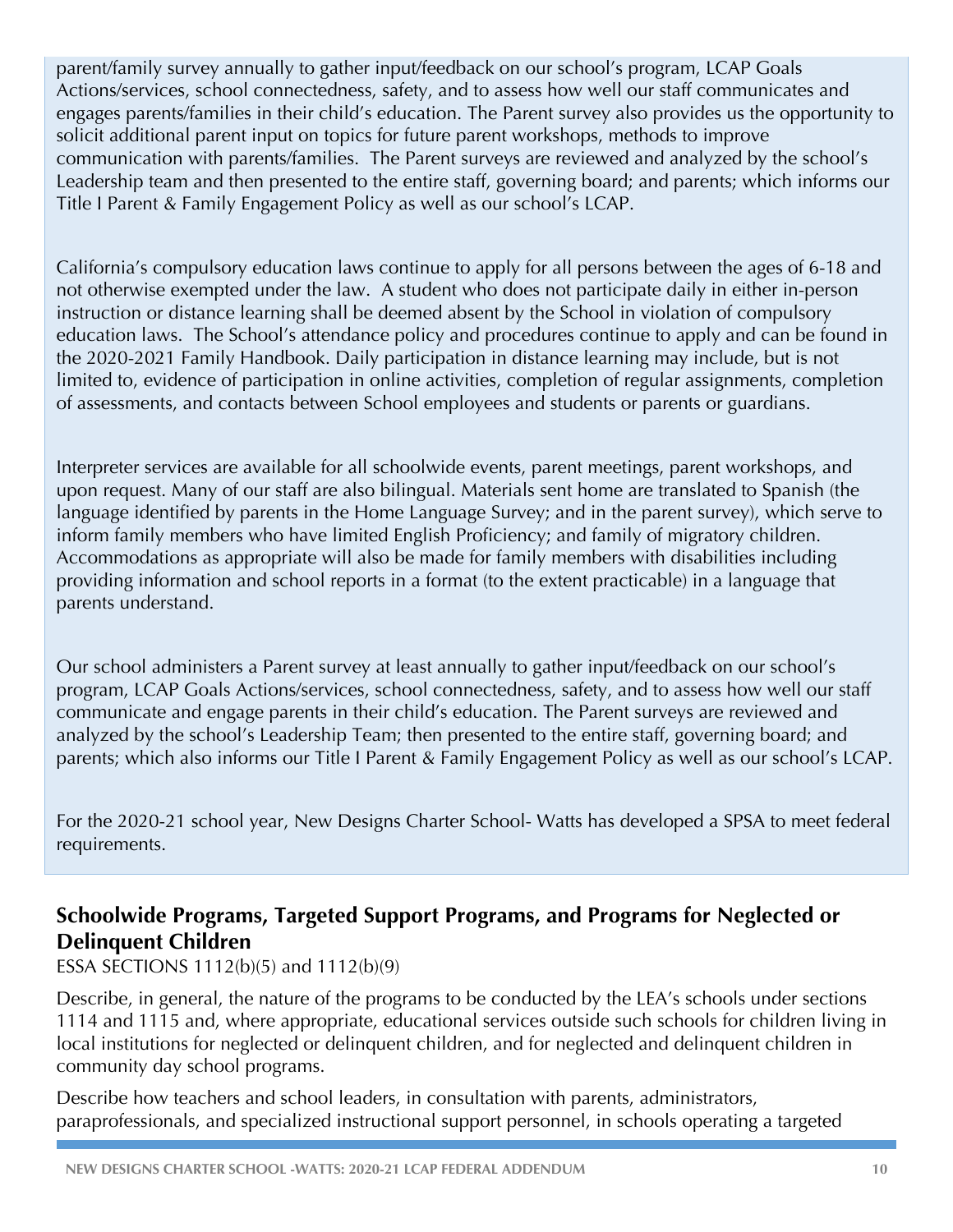assistance school program under Section 1115, will identify the eligible children most in need of services under this part.

### **THIS ESSA PROVISION IS ADDRESSED BELOW:**

New Designs Charter School – Watts operates a Title I Schoolwide Program, to improve academic achievement throughout the school so that all students, particularly the lowest-achieving students, can demonstrate proficiency on the State's academic standards (34 CFR 200.25[a][1]). The improved achievement is to result from improving the entire educational program of the school (34 CFR 200.25[a][2]).

The engagement of stakeholders is critical to the school's decisions regarding expenditures of LCFF and federal funds. The LCAP process includes stakeholders such as teachers (including Special Education and EL), paraprofessionals, students, parents, community and Board members in the data analysis, in developing growth targets, and in reflecting on what is working and where further support is needed. Resource (state and federal) allocation is aligned and maximized to meet the needs of students. The LCAP stakeholder engagement process includes input from stakeholders at meetings, as well as survey results, to ensure all voices are heard. The process includes evaluating the impact of current programs through the Annual Update, which informs revisions to the Goals, Actions, and Services is effective and transparent.

New Designs Charter School – Watts does not have any students living in local institutions for neglected or delinquent children or attending school in community day school programs.

For the 2020-21 school year, New Designs Charter School – Watts has implemented the Learning Continuity & Attendance Plan Stakeholder Engagement Process, for the development of the school's 2020-21 SPSA, as required per Section 70 of SB820.

The Comprehensive Needs Assessment was conducted to identify subject areas and skills that need to be improved and help identify the specific academic needs of students and student groups which are not yet achieving the CA State Academic standards (34CFR 200.26(a)(1)(i)(B). The Comprehensive Needs Assessment was based on academic achievement data for all students and further disaggregated by student groups, including migratory children, particularly the needs of those students who are failing or are at risk of failing, to meet the challenging State academic standards. Our school identified factors and developed support systems to address the needs of our lowest-performing students that were not demonstrating proficiency on the State's academic standards. The Comprehensive Needs Assessment served to identify the students (and student groups) who were not demonstrating proficiency, but also the subject area (ELA & Math), and to develop an Action Plan to address the academic needs of these students and provide evidence-based targeted academic intervention to close the achievement gap.

The Comprehensive Needs Assessment was developed with the input and involvement of all stakeholders (Principal, Assistant Principal, High School Dean Counselors, RSP Teacher, EL Specialist, and Department Chairs, and parents/guardians including those representing unduplicated pupils and Students with Disabilities).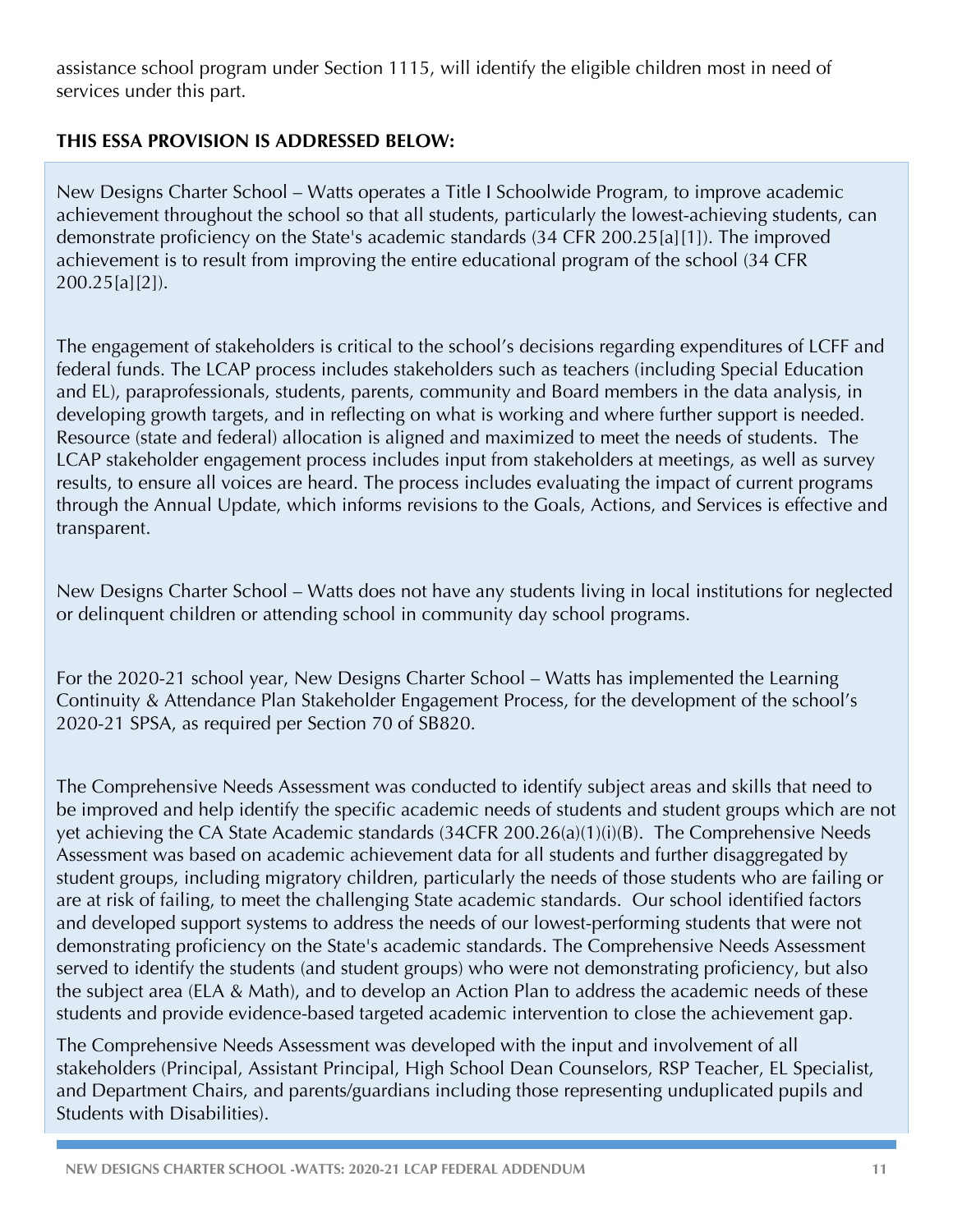For the 2020-21 school year, as a charter school, our school's SPSA served as the Schoolwide Plan (SWP) Development, a comprehensive plan that: Developed with the involvement of parents and other members of the community to be served and individuals who will carry out such plan (ESSA Section 1114[b][2]; 34 CFR 200.26[a][2]). The SPSA (SWP Plan) is monitored regularly by the Director in collaboration with Leadership team, ELAC, and shared with parents and staff to seek input. Our school's SPSA provides descriptions of strategies our school will implement to address the academic needs of our students, including opportunities for our students to meet the challenging State academic standards (ESSA Section 1114[b][7][A][i]); strengthen our school's academic program, by providing additional academic intervention/support, including support courses and activities necessary to provide a wellrounded education; and address the needs of all students at our school but especially those at risk of not meeting the challenging State Academic Standards which is now integrated into our Multi-tiered System of Supports (MTSS) – as detailed in our school's LCAP.

As a result of SB820 and SB98, the LCAP was eliminated and charter schools that receive Title Funds are required to complete a SPSA for the 2020-21 school year to identify and report how Title Funds will be spent to support the school's goals and improve student and schoolwide outcomes. Per Section 70 of SB820 Charter Schools are not required to have a School Site Council for the 2020-21 school year.

To address the academic needs the school will use *Title I Funds to fund the following actions* as outlined in the school's 2020-21 SPSA:

- *Instructional Aides* under the supervision of and collaboration with the Math teacher will provide push-in support during synchronous instruction; and one-on-one and small group instruction during asynchronous instruction. The Instructional Aide will provide targeted support for students struggling in math courses. (Title I)

- *Intervention Teachers* for ELA and Math ACE Intervention courses for middle school students (grades 6-8). All students in Middle School will be administered a diagnostic assessment that will be used for ACE course placement to address the learning gaps and accelerate student learning towards grade level mastery and in preparation for the secondary level college preparatory math courses. Intervention (ACE) courses are a supplemental course in addition to the Core ELA and Math course. (Title I)

- *iReady Assessments* are an adaptive and comprehensive evidence-based assessment with an instructional program that empowers educators with actionable insight into student needs. iReady is also a diagnostic tool used to create a personalized learning plan for students, that monitors student progress over time and provides evidence-based intervention differentiated for each student. iReady assessments in reading and math will be administered to all students in grades 6-12 and disaggregated by student group and grade level and shared with teachers to inform instruction and areas for growth and with parents/students to communicate their student's strengths, areas of need and goal setting. (Title I)

TAS: Not applicable.

Neglected or delinquent: Not applicable.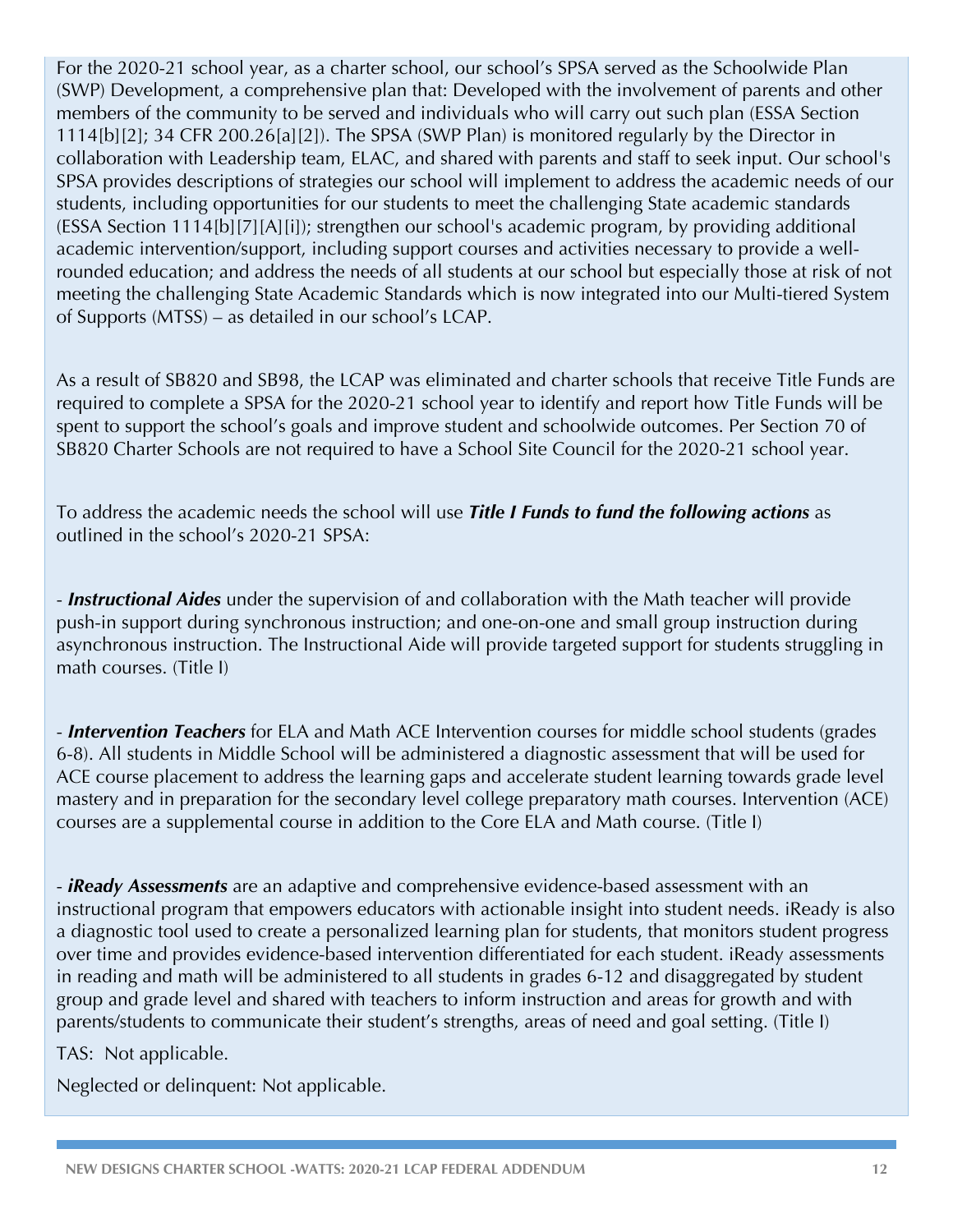### **Homeless Children and Youth Services**

ESSA SECTION 1112(b)(6)

Describe the services the LEA will provide homeless children and youths, including services provided with funds reserved under Section 1113(c)(3)(A), to support the enrollment, attendance, and success of homeless children and youths, in coordination with the services the LEA is providing under the McKinney-Vento Homeless Assistance Act (42 United States Code 11301 et seq.).

#### **THIS ESSA PROVISION IS ADDRESSED BELOW:**

New Design Charter School – Watts ensures that students who are experiencing homelessness have equal access to the same free, appropriate public education that is provided to other students. Students are enrolled immediately and participate fully in the school's program, allowing them the opportunity to meet rigorous academic standards. The Homeless Liaison is the School's Counselor and ensures that students experiencing homelessness are appropriately identified and served. The Counselor/Homeless Liaison will also assist the students through the enrollment process, placement in appropriate classes, and provide additional support with their individual and specific needs, including strategies to optimize their attendance at school. This outreach ensures the students have access to resources, extended day and year interventions, and other supports offered at the school. Additional supports are made available to the families of the students experiencing homelessness.

Services for students who are experiencing homelessness include helping the students with uniforms, transportation (bus passes), and mental health/counseling services. Also, the school will assist in providing referrals to resources in the community. The services provided by Tile 1 are coordinated with the services the LEA provides under the McKinney-Vento Homeless Assistance Act. Students have access to academic interventions, including APEX Online Credit Recovery Program, PSAT/SAT Workshops, Summer Program, Intersession, and access to web-based intervention programs (Achieve 3000 for EL, iReady Reading/Math, and Study Island).

Students who are experiencing homelessness have access to all the same supports as all students at the school. This includes instructional materials and interventions, counseling, 1:1 student to laptop ratio, and support for behavior or social/emotional issues.

### **Student Transitions**

#### ESSA SECTIONS 1112(b)(8) and 1112(b)(10) (A–B)

Describe, if applicable, how the LEA will support, coordinate, and integrate services provided under this part with early childhood education programs at the LEA or individual school level, including plans for the transition of participants in such programs to local elementary school programs.

Describe, if applicable, how the LEA will implement strategies to facilitate effective transitions for students from middle grades to high school and from high school to postsecondary education including: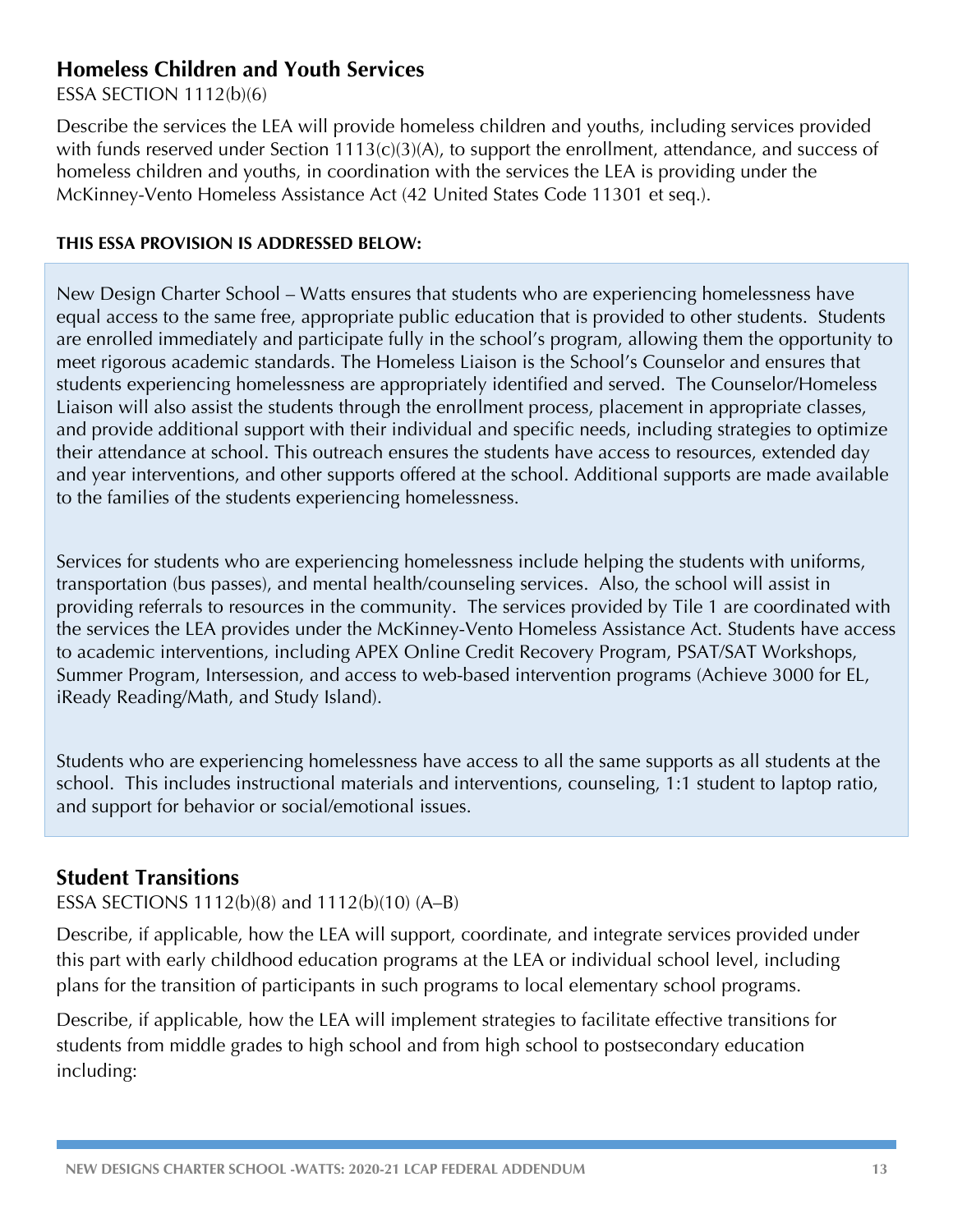- (A) through coordination with institutions of higher education, employers, and other local partners; and
- (B) through increased student access to early college high school or dual or concurrent enrollment opportunities, or career counseling to identify student interests and skills.

#### **THIS ESSA PROVISION IS ADDRESSED BELOW:**

Not applicable.

### **Additional Information Regarding Use of Funds Under this Part**

ESSA SECTION 1112(b)(13) (A–B)

Provide any other information on how the LEA proposes to use funds to meet the purposes of this part, and that the LEA determines appropriate to provide, which may include how the LEA will:

- (A) assist schools in identifying and serving gifted and talented students; and
- (B) assist schools in developing effective school library programs to provide students an opportunity to develop digital literacy skills and improve academic achievement.

#### **THIS ESSA PROVISION IS ADDRESSED BELOW:**

No additional information.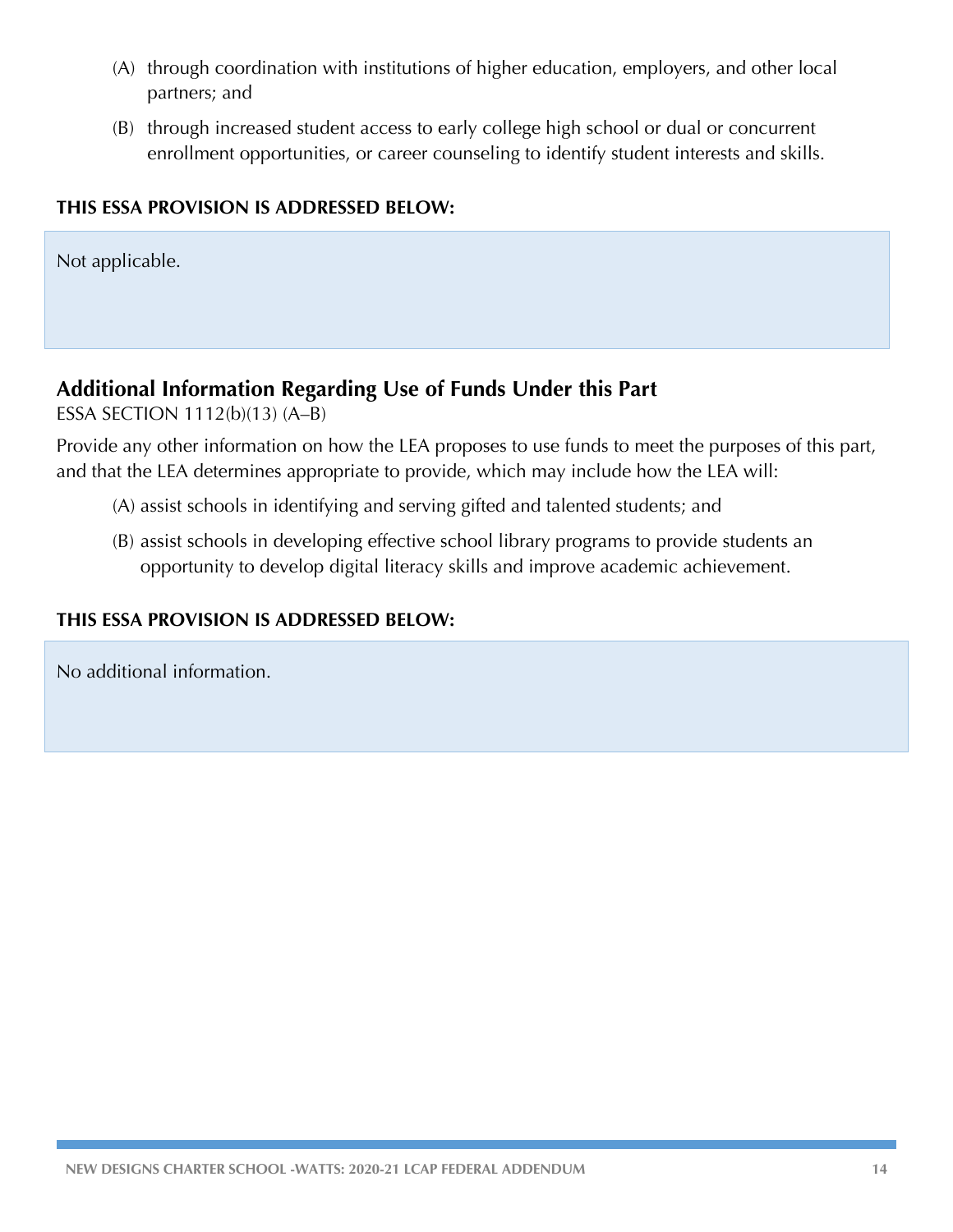# **TITLE I, PART D**

### **Description of Program**

ESSA SECTION 1423(1)

Provide a description of the program to be assisted [by Title I, Part D].

#### **THIS ESSA PROVISION IS ADDRESSED BELOW:**

Not applicable to charter schools.

### **Formal Agreements**

ESSA SECTION 1423(2)

Provide a description of formal agreements, regarding the program to be assisted, between the

- (A) LEA; and
- (B) correctional facilities and alternative school programs serving children and youth involved with the juvenile justice system, including such facilities operated by the Secretary of the Interior and Indian tribes.

#### **THIS ESSA PROVISION IS ADDRESSED BELOW:**

Not applicable to charter schools.

### **Comparable Education Program**

ESSA SECTION 1423(3)

As appropriate, provide a description of how participating schools will coordinate with facilities working with delinquent children and youth to ensure that such children and youth are participating in an education program comparable to one operating in the local school such youth would attend**.**

#### **THIS ESSA PROVISION IS ADDRESSED BELOW:**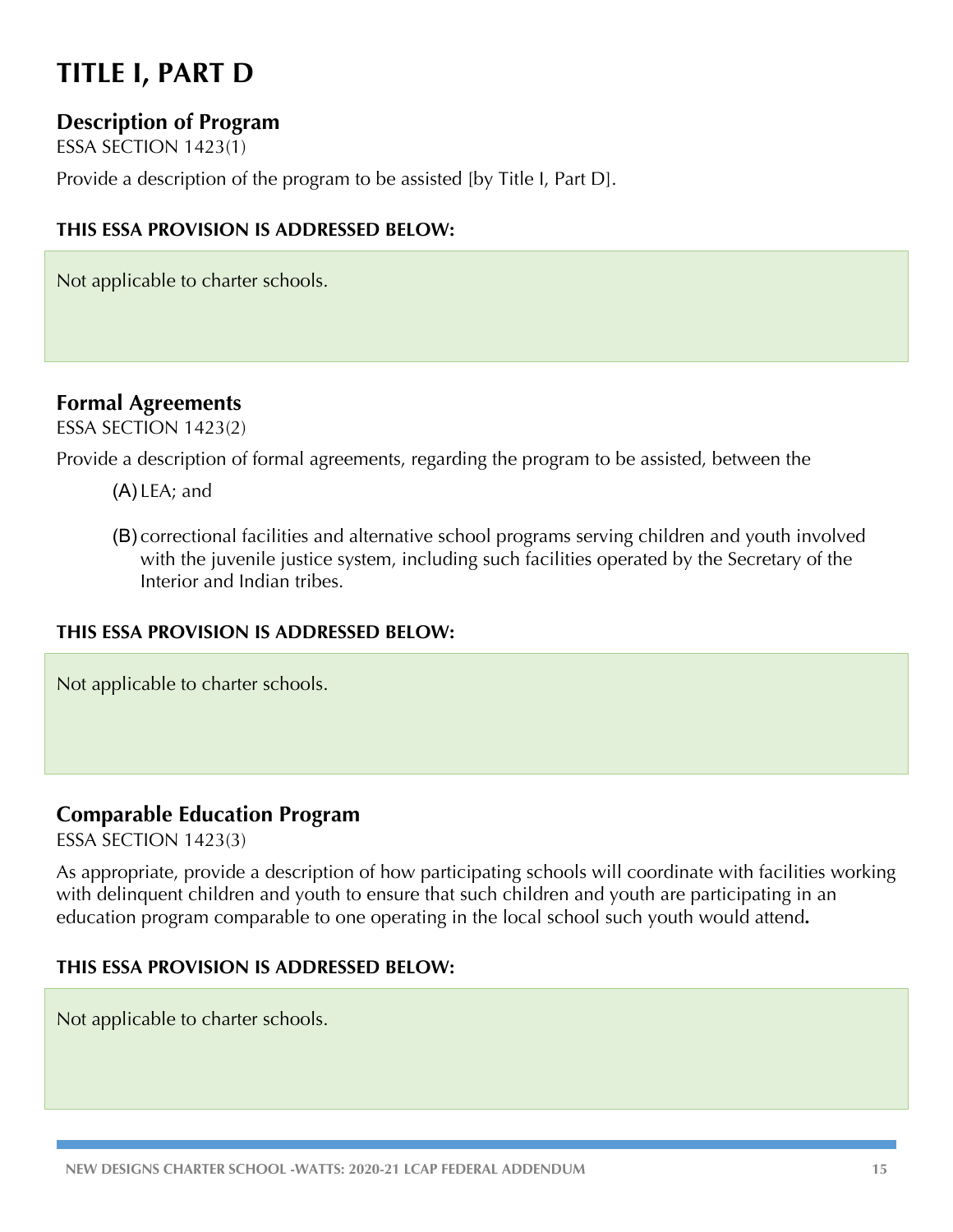### **Successful Transitions**

ESSA SECTION 1423(4)

Provide a description of the program operated by participating schools to facilitate the successful transition of children and youth returning from correctional facilities and, as appropriate, the types of services that such schools will provide such children and youth and other at-risk children and youth.

#### **THIS ESSA PROVISION IS ADDRESSED BELOW:**

Not applicable to charter schools.

### **Educational Needs**

ESSA SECTION 1423(5)

Provide a description of the characteristics (including learning difficulties, substance abuse problems, and other special needs) of the children and youth who will be returning from correctional facilities and, as appropriate, other at-risk children and youth expected to be served by the program, and a description of how the school will coordinate existing educational programs to meet the unique educational needs of such children and youth.

#### **THIS ESSA PROVISION IS ADDRESSED BELOW:**

Not applicable to charter schools.

### **Social, Health, and Other Services**

ESSA SECTION 1423(6)

As appropriate, provide a description of how schools will coordinate with existing social, health, and other services to meet the needs of students returning from correctional facilities, at-risk children or youth, and other participating children or youth, including prenatal health care and nutrition services related to the health of the parent and the child or youth, parenting and child development classes, child care, targeted reentry and outreach programs, referrals to community resources, and scheduling flexibility.

#### **THIS ESSA PROVISION IS ADDRESSED BELOW:**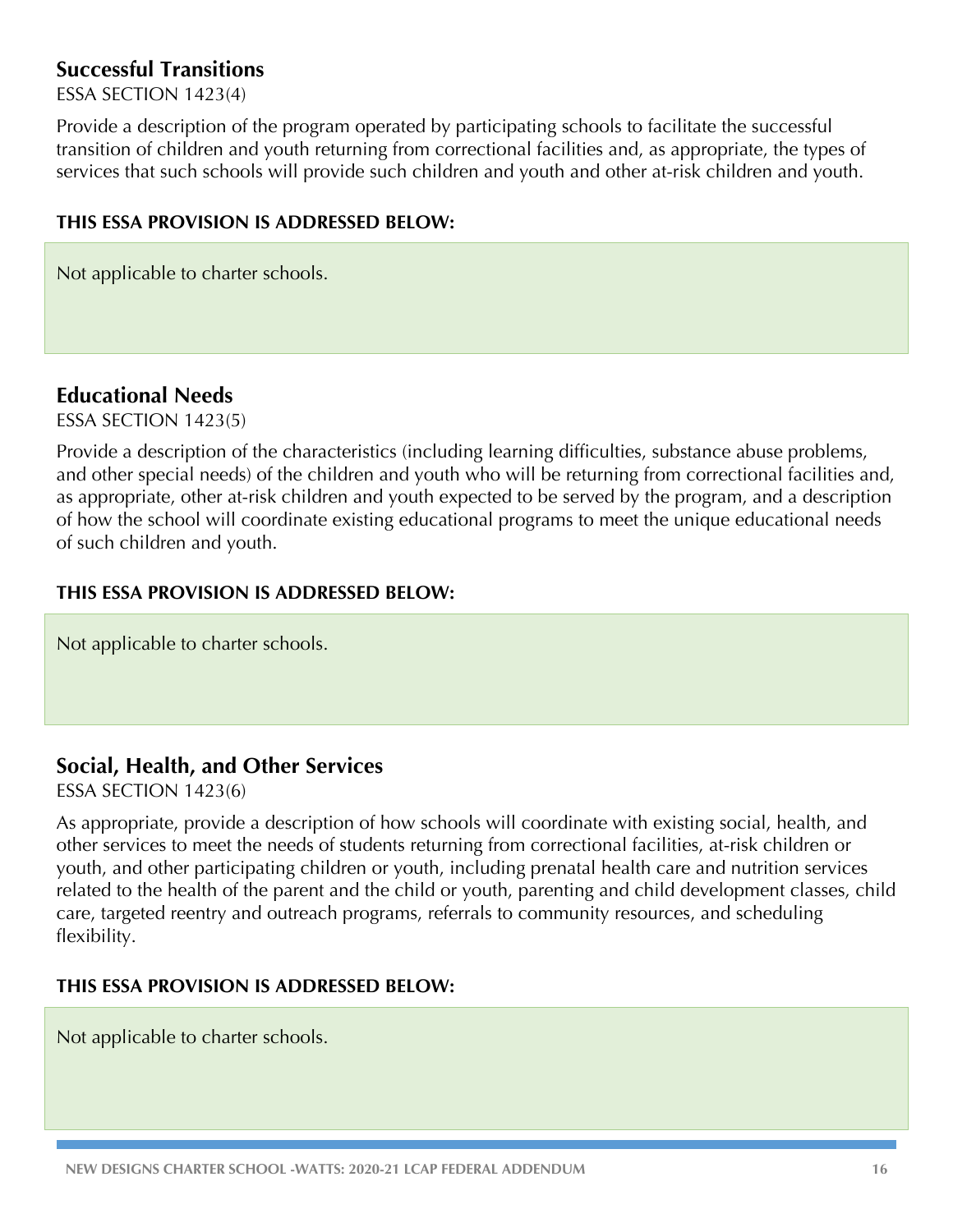### **Postsecondary and Workforce Partnerships**

ESSA SECTION 1423(7)

As appropriate, provide a description of any partnerships with institutions of higher education or local businesses to facilitate postsecondary and workforce success for children and youth returning from correctional facilities, such as through participation in credit-bearing coursework while in secondary school, enrollment in postsecondary education, participation in career and technical education programming, and mentoring services for participating students.

#### **THIS ESSA PROVISION IS ADDRESSED BELOW:**

Not applicable to charter schools.

#### **Parent and Family Involvement**

ESSA SECTION 1423(8)

As appropriate, provide a description of how the program will involve parents and family members in efforts to improve the educational achievement of their children, assist in dropout prevention activities, and prevent the involvement of their children in delinquent activities.

#### **THIS ESSA PROVISION IS ADDRESSED BELOW:**

Not applicable to charter schools.

### **Program Coordination**

ESSA SECTION 1423(9–10)

Provide a description of how the program under this subpart will be coordinated with other Federal, State, and local programs, such as programs under title I of the Workforce Innovation and Opportunity Act and career and technical education programs serving at-risk children and youth.

Include how the program will be coordinated with programs operated under the Juvenile Justice and Delinquency Prevention Act of 1974 and other comparable programs, if applicable.

#### **THIS ESSA PROVISION IS ADDRESSED BELOW:**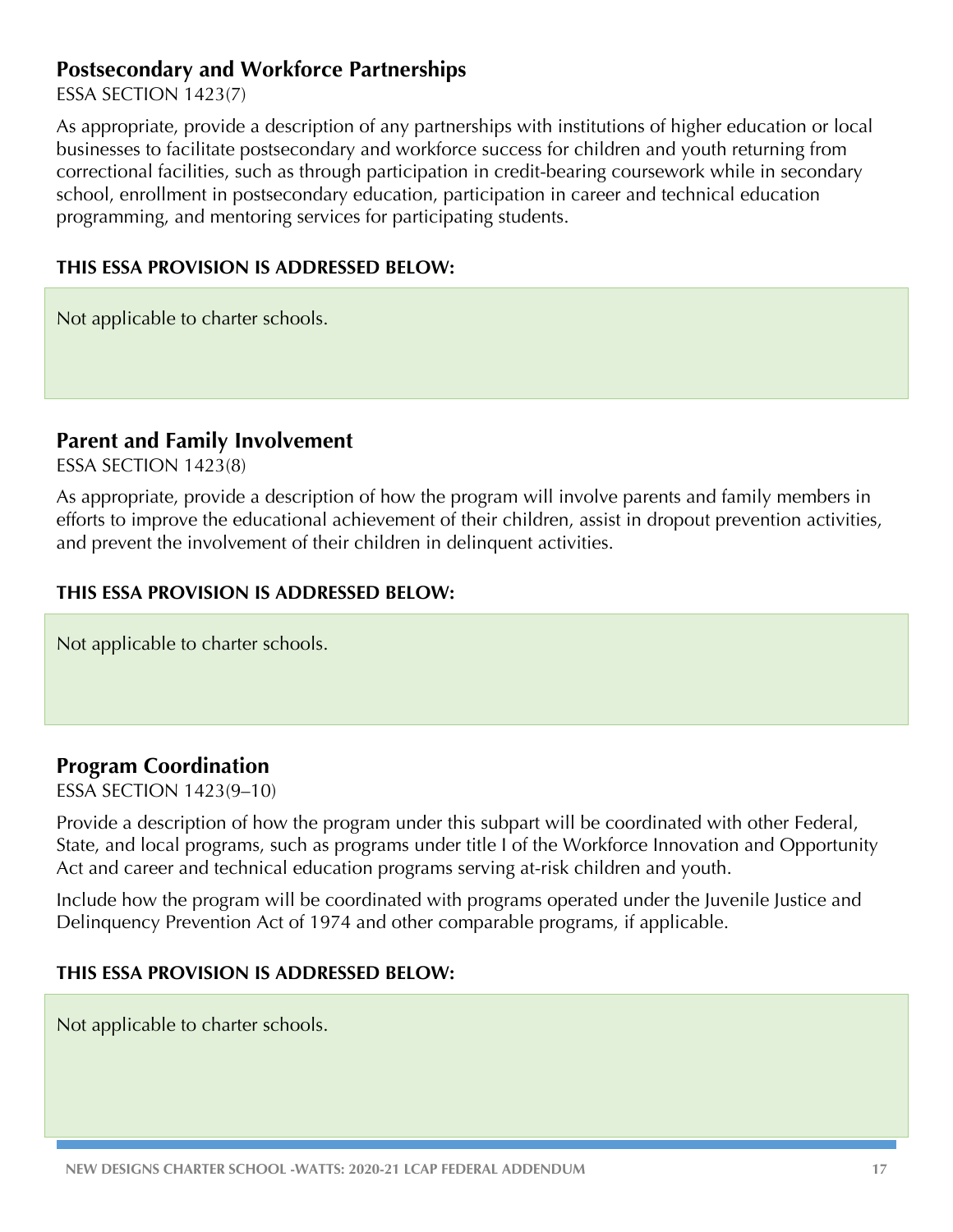### **Probation Officer Coordination**

ESSA SECTION 1423(11)

As appropriate, provide a description of how schools will work with probation officers to assist in meeting the needs of children and youth returning from correctional facilities.

#### **THIS ESSA PROVISION IS ADDRESSED BELOW:**

Not applicable to charter schools.

#### **Individualized Education Program Awareness**

ESSA SECTION 1423(12)

Provide a description of the efforts participating schools will make to ensure correctional facilities working with children and youth are aware of a child's or youth's existing individualized education program.

#### **THIS ESSA PROVISION IS ADDRESSED BELOW:**

Not applicable to charter schools.

### **Alternative Placements**

ESSA SECTIONS 1423(13)

As appropriate, provide a description of the steps participating schools will take to find alternative placements for children and youth interested in continuing their education but unable to participate in a traditional public school program.

#### **THIS ESSA PROVISION IS ADDRESSED BELOW:**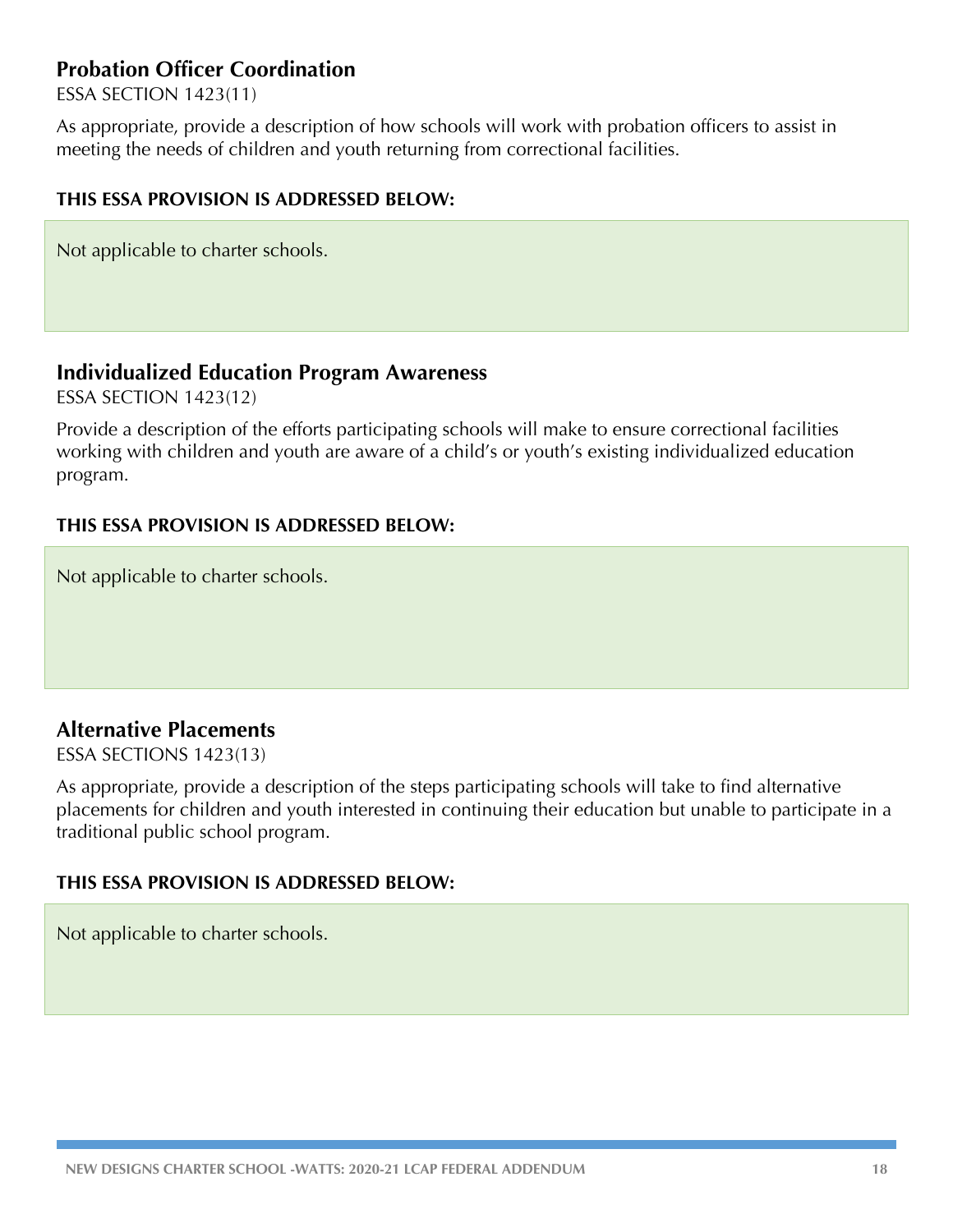# **TITLE II, PART A**

### **Professional Growth and Improvement**

ESSA SECTION 2102(b)(2)(B)

Provide a description of the LEA's systems of professional growth and improvement, such as induction for teachers, principals, or other school leaders and opportunities for building the capacity of teachers and opportunities to develop meaningful teacher leadership.

### **THIS ESSA PROVISION IS ADDRESSED BELOW:**

New Designs Charter School shall ensure that all teachers are appropriately assigned and fully credentialed in accordance with applicable state requirements for certificated employment.

Professional development will be provided for all staff to ensure that staff is fully equipped to meet the needs of our students through a California State Standards-aligned curriculum.

As part of the school's Comprehensive Needs Assessment and WASC Accreditation Continuous Improvement Cycle, LCAP Goals, educational program, CA Schools Dashboard, and findings from multiple forms of data including classroom observations, student achievement data and input/feedback from our staff, students, and teachers.

New Designs Charter School provides robust research and evidence-based professional development program for its staff that is ongoing throughout the year as outlined in our school's LCAP Goal #2.

Building upon this spring work, the goals of professional learning for school leaders and teachers to support effective delivery of distance learning are:

1. All school leaders/teachers will engage in professional learning focused on understanding the state standards and how to plan and deliver lessons using the Universal Design for Learning framework (UDL) for in-person, virtual and blended learning environments. To achieve a guaranteed and viable curriculum, leaders and teachers will adhere to the new scope and sequence for math and ELA.

2. All school leaders/teachers will use data (short, medium and long-term cycles) to inform and drive instruction (in person, virtual or blended) in support of an effective MTSS framework.

3. All school leaders/teachers will effectively engage all students in learning, in either a virtual, inperson or blended learning environment, by intentionally incorporating culturally relevant content and social emotional supports,

4. All school leaders/teachers will effectively engage parents and families as partners in their students' learning.

August 2020. The expected time for self-paced training is approximately up to six (6) hours but may vary depending on familiarity with Google Classroom. This module was also provided in spring 2020 for completion on a voluntary basis.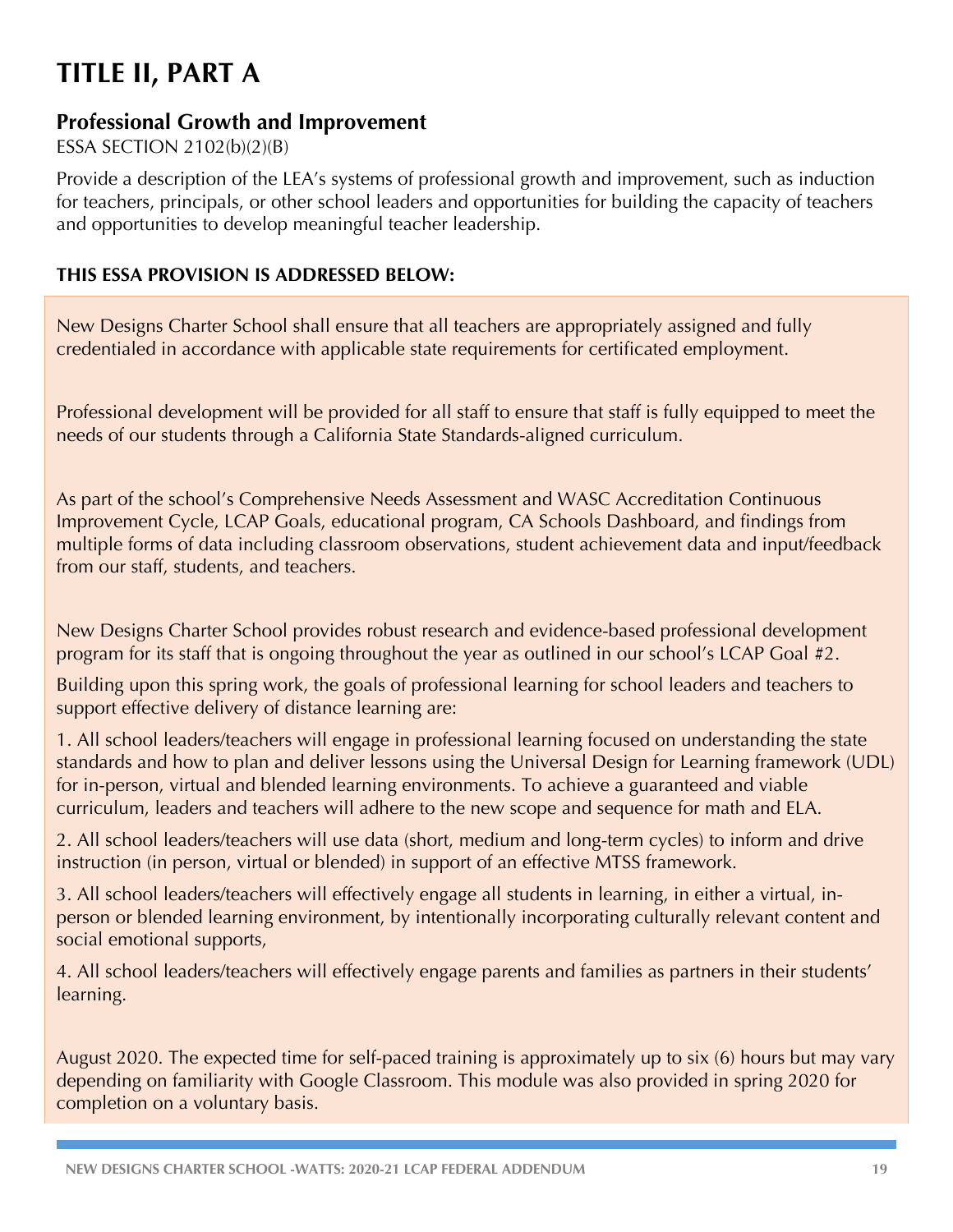- Ongoing professional learning throughout the year to support achievement of school goals within the School Plan for Student Achievement (SPSA) and use of improvement science to improve outcomes for all students.

Overall, the NDCS - Watts professional learning for delivering instruction in a distance learning environment will focus on the use of Universal Design for Learning (UDL) to integrate the following:

- Meeting the needs of ALL students, explicitly students with disabilities, English Learners, and gifted students.
- Using necessary technology tools, such as Google Classroom
- Integrated and Designated ELD
- Culturally Responsive Teaching and Learning / Anti-racist Teaching
- Social Emotional Learning (SEL) and Restorative practices
- Use of data to drive instruction (short, medium, and long-term cycles)
- Assessment, Feedback, and Grading Practices
- Use of priority standards and the district's Scope and Sequence documents

In addition, as a result of the attendance and student participation requirements per SB98, our teachers will receive the following additional training:

- PowerSchool SIS: SB98 Attendance Reporting & Documentation
- SB98 Attendance and Participation Requirements: Certifying Time Value

To further support the distance learning program, including technology support, staff will be provided access to and/or participate in ongoing professional learning in the following areas:

- 1. Implementation of Universal Design for Learning (UDL) practices
- 2. Use of Google Classroom as the Learning Management System for a virtual/blended environment
- 3. Administration of NDCS- Watts common assessments and use of resulting data to drive instruction, including the use of the Illuminate system to administer/build assessments
- 4. Monitoring student engagement, participation, and progress
	- a. Zoom trainings on new attendance and engagement processes for attendance staff
	- b. Administrator professional learning on new attendance and engagement expectations
- 5. Compilation and use of a bank of exemplary lessons produced by teachers, for teachers, at each grade level and content area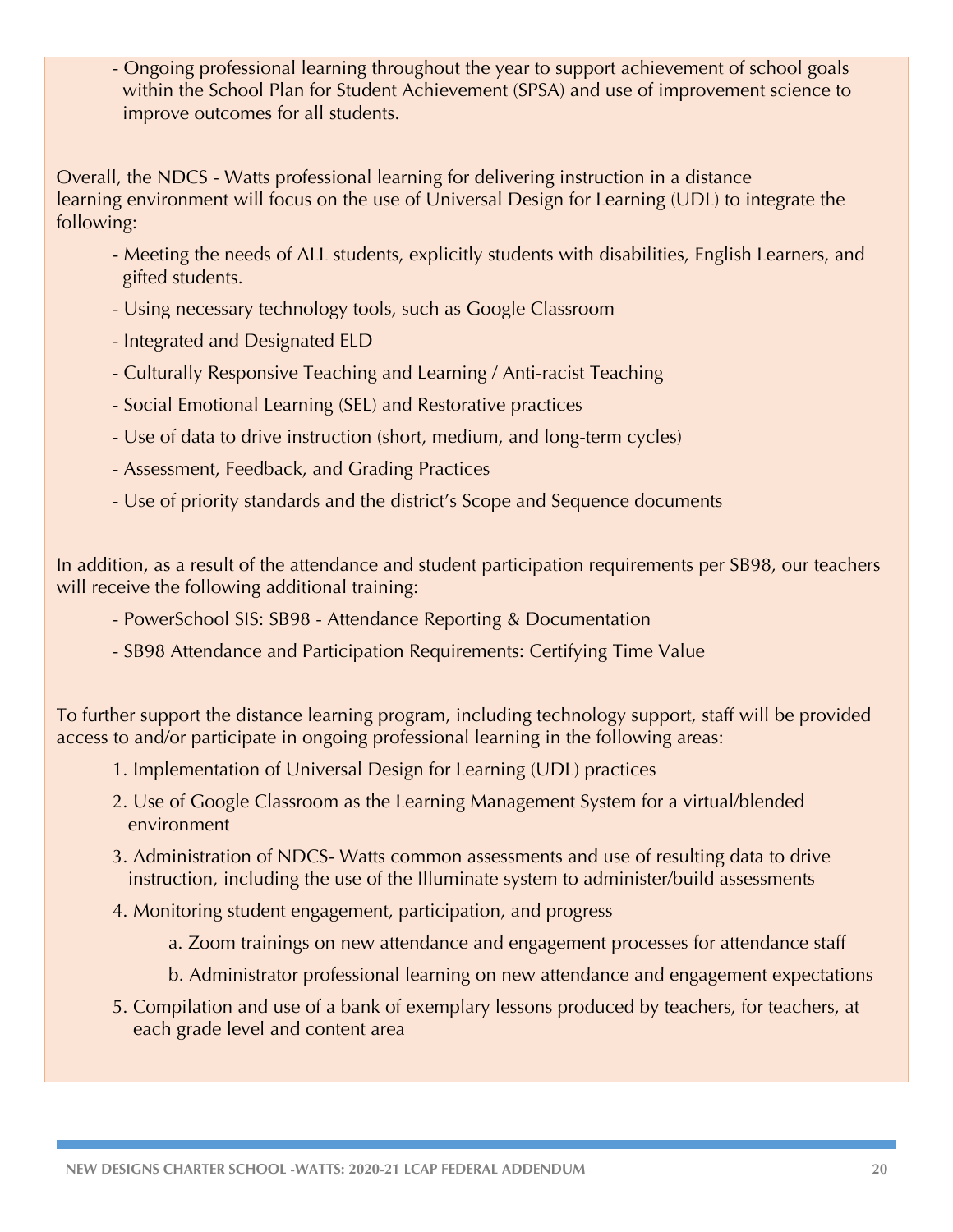Essential learning for Substitute Teachers will include the use of instructional technology (Google Classroom, Zoom) and strategies for teaching in a virtual environment. Existing professional learning opportunities that will continue to serve critical roles in supporting.

All teachers participated in 4-weeks (of intensive summer professional development prior to the start of the 2020-21 school year, weekly professional development during the academic year; for all teachers focused on data analysis of student work and assessment; and developing plans to improve student achievement across all student groups, and accelerate student learning, during the academic year.

## **Prioritizing Funding**

#### ESSA SECTION 2102(b)(2)(C)

Provide a description of how the LEA will prioritize funds to schools served by the agency that are implementing comprehensive support and improvement activities and targeted support and improvement activities under Section 1111(d) and have the highest percentage of children counted under Section 1124(c).

#### **THIS ESSA PROVISION IS ADDRESSED BELOW:**

New Designs Charter School-Watts is a single school charter and not identified for CSI/TSI so this provision does not apply.

In the future, if New Designs Charter School – Watts were to be identified for comprehensive support and improvement or targeted support and improvement we would prioritize our Title II funds to provide professional development in support of strategies, identified through data and root cause analysis, which are focused on addressing the needs that triggered the identification. All stakeholders (teachers, administrators, classified staff, students and families would be involved in this improvement process through ELAC, staff meetings, and surveys. The implementation would be monitored and evaluated quarterly, as part of the continuous improvement process to determine the effectiveness or needed revisions. The focused activities and results would be included in the LCAP and communicated through the LCAP process to all stakeholders, including ELAC.

### **Data and Ongoing Consultation to Support Continuous Improvement**

ESSA SECTION 2102(b)(2)(D)

Provide a description of how the LEA will use data and ongoing consultation described in Section 2102(b)(3) to continually update and improve activities supported under this part.

#### **THIS ESSA PROVISION IS ADDRESSED BELOW:**

The data from the California School Dashboard & LCAP Annual Measurable Outcomes provides the starting point for New Designs Charter School to determine their needs and priorities. Data analysis and needs assessment is augmented by input from stakeholders and local interim/benchmark assessments (iReady ELA/Math, Achieve 3000, Study Island, PowerSchool Assessments, PSAT, SAT) and surveys.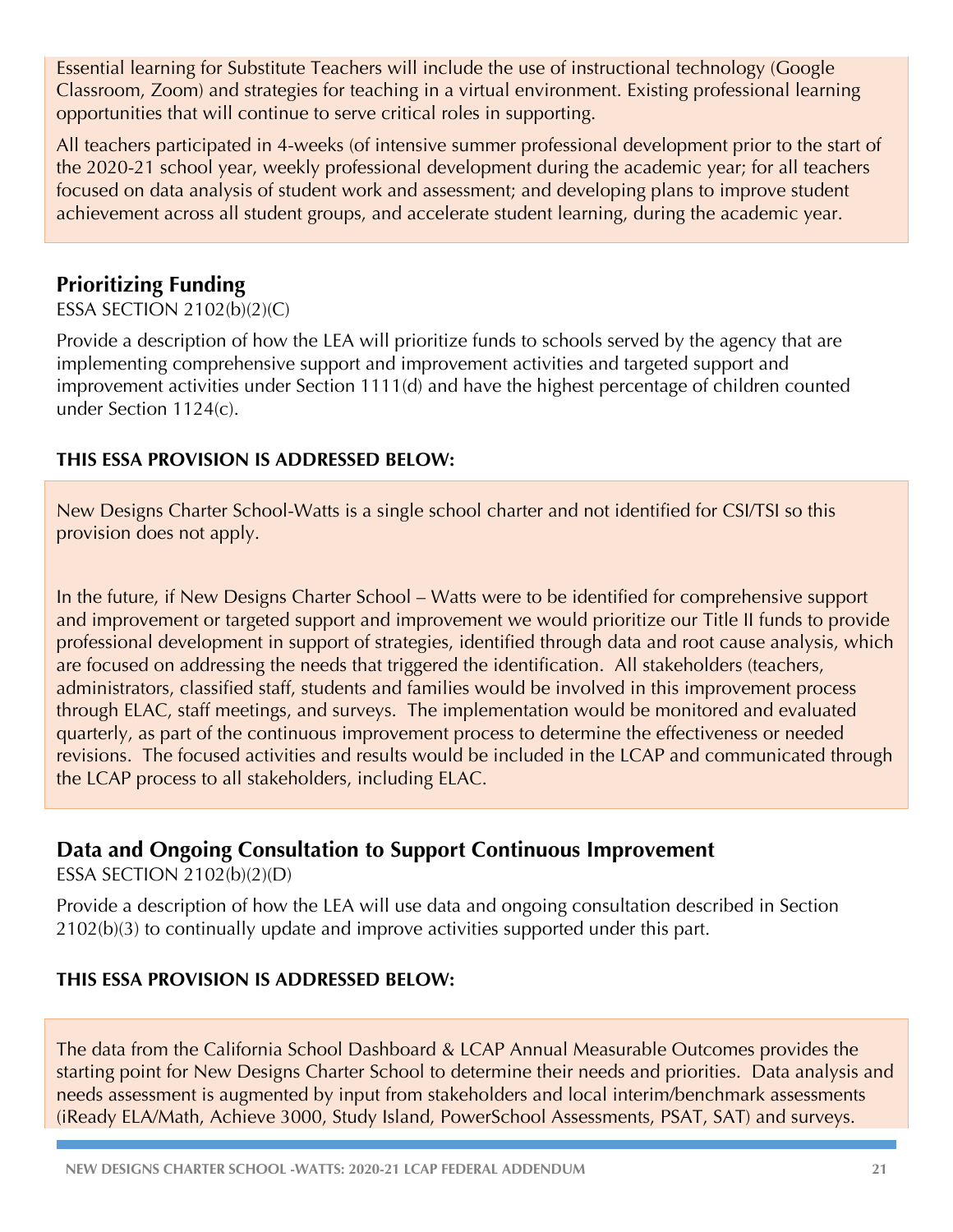Some of the interim assessments used are Writing Performance Tasks: English, iReady ELA/Math, Achieve 3000, Study Island, Formative & Summative Assessments, school climate data, and survey data. The leadership presents data reports regularly to the Board of Directors at public meetings that include an assessment of the impact of the professional development on actions/services and on the progress toward meeting LCAP goals and student outcomes.

New Designs Charter School – Watts believes in a shared decision-making approach when it comes to important, school-wide decisions. At a high level, the Governing Board, and Administrative Team are tasked with ensuring resources are aligned with the school's mission, vision, schoolwide learner outcomes, WASC Critical Learner Needs, Comprehensive Needs Assessment, our LCAP, College & Career Preparation, and our school's rigorous graduation requirements.

The analysis of the current Dashboard and other data showed the greatest area of academic need is to improve the success of all students with Chronic Absenteeism (Blue), Graduation rate (Yellow); College/Career Indicator (Orange) and Suspension Rate (Green), ELA (Yellow), and Math (Orange). To address the needs our school has invested in significant professional development to improve the delivery of instruction, build teacher capacity, and improve student academic outcomes.

The success of Professional Learning is ultimately judged by the success of the students, as reflected on the CA Schools Dashboard and our school's LCAP Annual Measurable Outcomes (AMO) so improvement in student outcomes will be one of the measures of the effectiveness of the Professional Learning activities. However, other qualitative measures, such as teacher feedback on both the PD sessions and the ability to implement the strategies taught in the classroom will also be considered. The qualitative measures will also include observations of the Professional Development itself, and of the implementation in the classroom, by the school Principal.

The engagement of stakeholders is critical to the school's decisions regarding expenditures of LCFF and federal funds, including funding for professional development. This process includes teachers (including special education and EL), classified staff, students, parents, community and Board members in the data analysis, in developing growth targets, and in reflecting on what is working and where further support is needed. Anecdotal data, such as feedback from classroom visits by the Principal or coaches are also included in determining the impact of Professional Learning. The LCAP stakeholder engagement process is combined with input from ELAC and SSC, as well as survey results to ensure all voices are heard.

New Designs Charter School – Watts has adopted the Danielson Framework for teaching, used by administrators during classroom observations. The framework outlines a three-step process used by our Administrative team. Each classroom observations starts with a pre-observation conference, an actual observation, and a post-conference observation. The duration of informal classroom observations range between 15 - 20 minutes, followed by a post-observation conference that takes place shortly after. Teachers receive immediate constructive feedback, and are provided resources to refine their practice, that will impact student involvement and achievement.

Classrooms are visited by a variety of people multiple times throughout the school year. The CEO, the principal, the Assistant Principal, the Deans, the EL Coordinator, and Department Chairs, conduct classroom observations multiple times annually. The principal and the assistant principals conduct both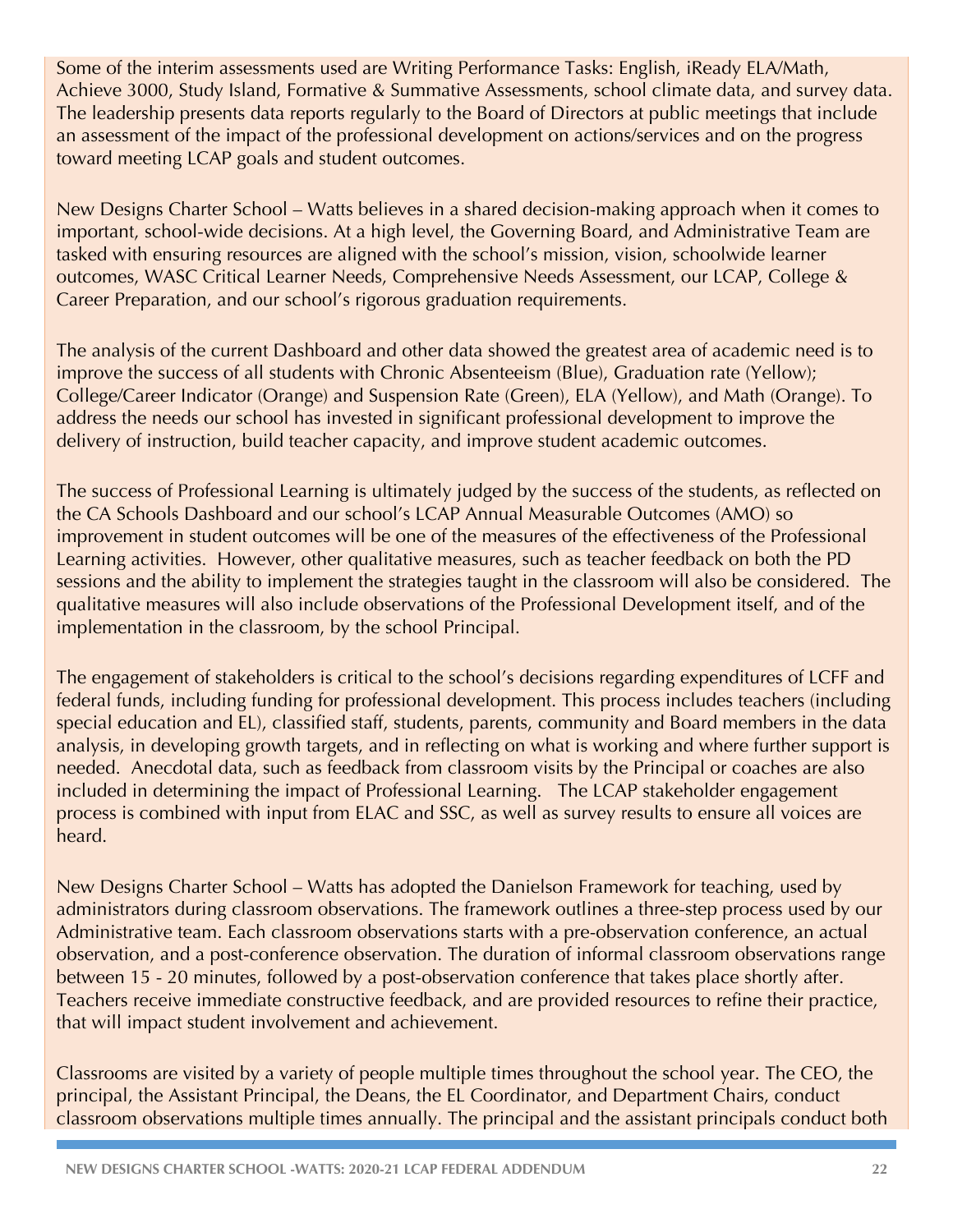formal and informal observations throughout the year. Informal observations are conducted weekly, and formal observations are conducted in various classrooms one to two times per year.

Teachers also conduct peer observations to learn from their colleagues, including mentor teachers who model lessons. These observations enable teachers to collaborate, observe, and reflect on lessons as part of their professional development plan to learn about best practices that will impact student achievement.

To address the academic needs the school will *use Title II Funds to fund the following actions* as outlined in the school's 2020-21 SPSA:

- All teachers will participate in **professional development** led by the Los Angeles County Office of Education (LACOE) on *evidence-based instructional strategies for English Learners*, and to strengthen the delivery of integrated and designated ELD. (Title II)

- *Department Chairs receive a stipend* for collaborative planning, conducting peer observations, developing pacing guides, and support teachers with schoolwide initiatives to improve student academic outcomes. (Title II)

- New Designs Charter School – Watts will support teachers participating in *high quality educator induction programs* (BTSA Induction program), certification program aligned with challenging state academic standards) evidence-based and are designed to improve classroom instruction and student learning and achievement as well as increase the retention of effective teachers. (ESEA sections 2101(c)(4)(B)(vii)(III) and 2103(b)(3)(B)(iv)) (Title II)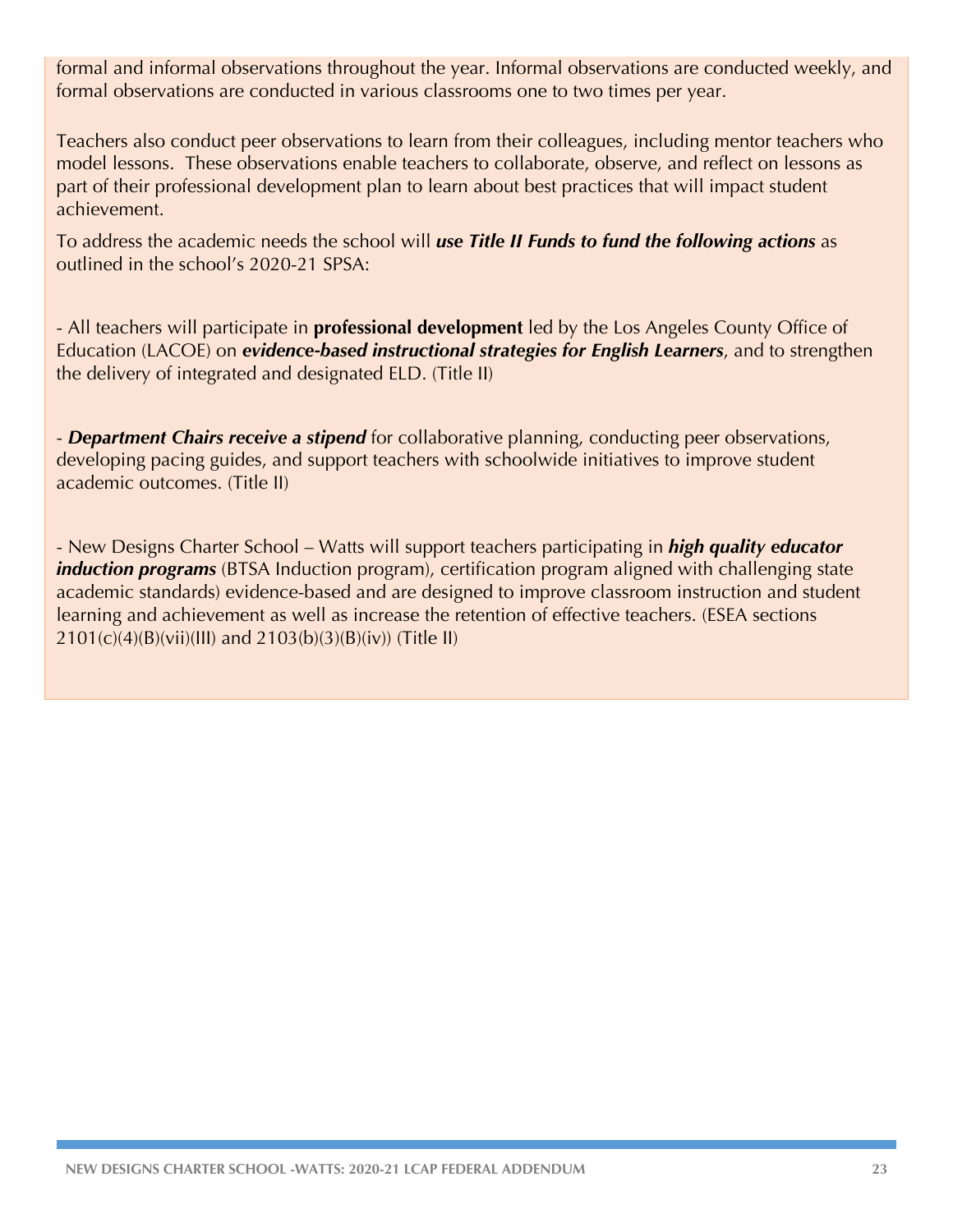# **TITLE III, PART A**

### **Title III Professional Development**

#### ESSA SECTION 3115(c)(2)

Describe how the eligible entity will provide effective professional development to classroom teachers, principals and other school leaders, administrators, and other school or community-based organizational personnel.

#### **THIS ESSA PROVISION IS ADDRESSED BELOW:**

New Designs Charter School – Watts does not fund Professional Development with Title III Funds; but rather utilizes other Title II Funds.

New Designs Charter provides all teachers, administrators, school leaders and paraprofessionals with coherently focused, sustainable, evidence-based, ongoing professional development to specifically address the academic needs of our English Learners (including Long-term ELs) that includes: EL Strategies; and Differentiation; and strategies to strengthen Designated and Integrated ELD. These strategies have been identified as key areas of focus for our English Learners, based on a review and analysis of assessment data, extensive research on English Learners; findings from teacher (classroom observations), and feedback from staff and our English Learner students.

Annually, our school uses multiple forms of data including state-mandated assessments (CAASPP ELA/Math, ELPAC), reclassification rates, internal/benchmark data, student work, survey findings (teacher, parent, student), findings from classroom observations, and input from stakeholders (administrators, teachers, paraprofessionals, EL Coordinator, RSP Teachers, students and parents) to identify professional development needs to design an annual Professional Development plan to improve the instruction and assessment of English Learners; support teachers in implementing curriculum, assessments, and pedagogical strategies, and including English Language Proficiency for English Learners. Professional Development is evidence-based, sustainable, and ongoing in order to ensure a positive lasting impact on the teachers' performance in the classroom with instruction.

### **Enhanced Instructional Opportunities**

ESSA SECTIONS 3115(e)(1) and 3116

Describe how the eligible entity will provide enhanced instructional opportunities for immigrant children and youth.

#### **THIS ESSA PROVISION IS ADDRESSED BELOW:**

N/A. Currently, New Designs Watts does not have immigrant children and youth.

No Title III funds will be used.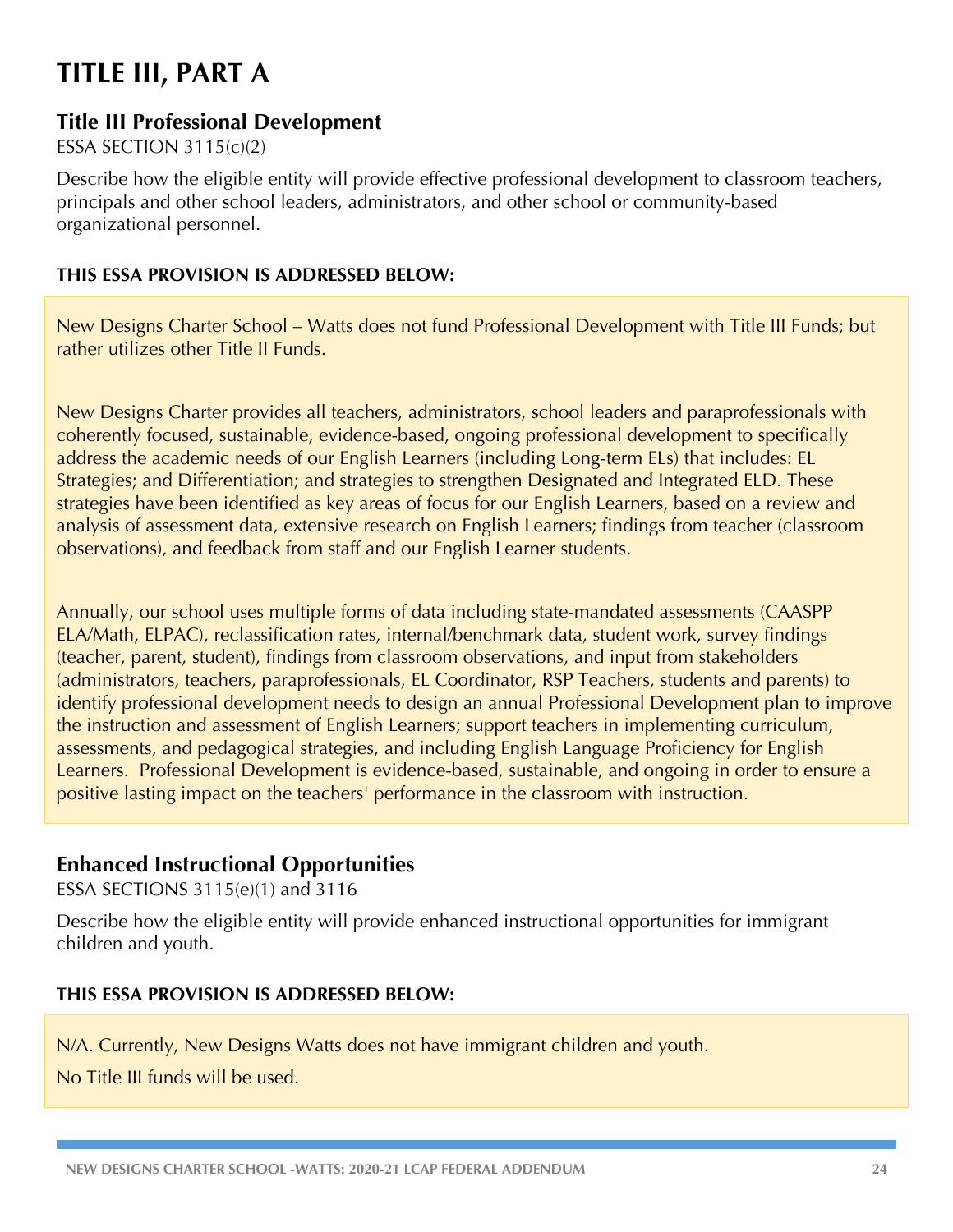### **Title III Programs and Activities**

#### ESSA SECTION 3116(b)(1)

Describe the effective programs and activities, including language instruction educational programs, proposed to be developed, implemented, and administered under the subgrant that will help English learners increase their English language proficiency and meet the challenging State academic standards.

#### **THIS ESSA PROVISION IS ADDRESSED BELOW:**

New Designs will ensure the implementation of high-quality instruction programs and will monitor English Learners in accordance with the Title III program. New Designs will provide daily instruction and support to English Learners in core curriculum classes to increase Limited English Proficient students' literacy and fluency in academic language conversations and critical thinking skills.

As a result of our annual Comprehensive Needs Assessment, our school identified the need to further academically support with supplemental services – English Learners and long-term English Learners in order to increase their English Language Proficiency and meet the challenging State academic standards.

For the 2020-21 school year *Title III Funds will be used to fund:*

- *Achieve 3000* is an evidence-based intervention with a rating of "strong" for ESSA, that has demonstrated accelerated literacy growth for students across grade levels and abilities. Continue to implement Achieve 3000 for all English learners to improve English language acquisition and accelerate reading comprehension.

All English Learners receive integrated ELD instruction across disciplines and designated ELD daily through instruction by a credentialed teacher. Annually the school's English Learner Master Plan is reviewed and revised with the input and consultation of stakeholders (administrators, teachers, EL & SPED Specialists, paraprofessionals, students and parents); in alignment with CDE guidance and requirements. Our school administers multiple forms of assessments in addition to the ELPAC, which are reviewed, and analyzed on a regular basis, to monitor the academic progress of English Learners throughout the academic school year and is shared with stakeholders (administrators, school staff, students, parents - including ELAC, and governing board), as well as reported in the school's LCAP. Findings from this data are used to assess and evaluate the effectiveness of the school's EL Program, use of Title III Funds, and other school funds, that impact EL student achievement.

### **English Proficiency and Academic Achievement**

ESSA SECTION 3116(b)(2)(A-B)

Describe how the eligible entity will ensure that elementary schools and secondary schools receiving funds under Subpart 1 assist English learners in: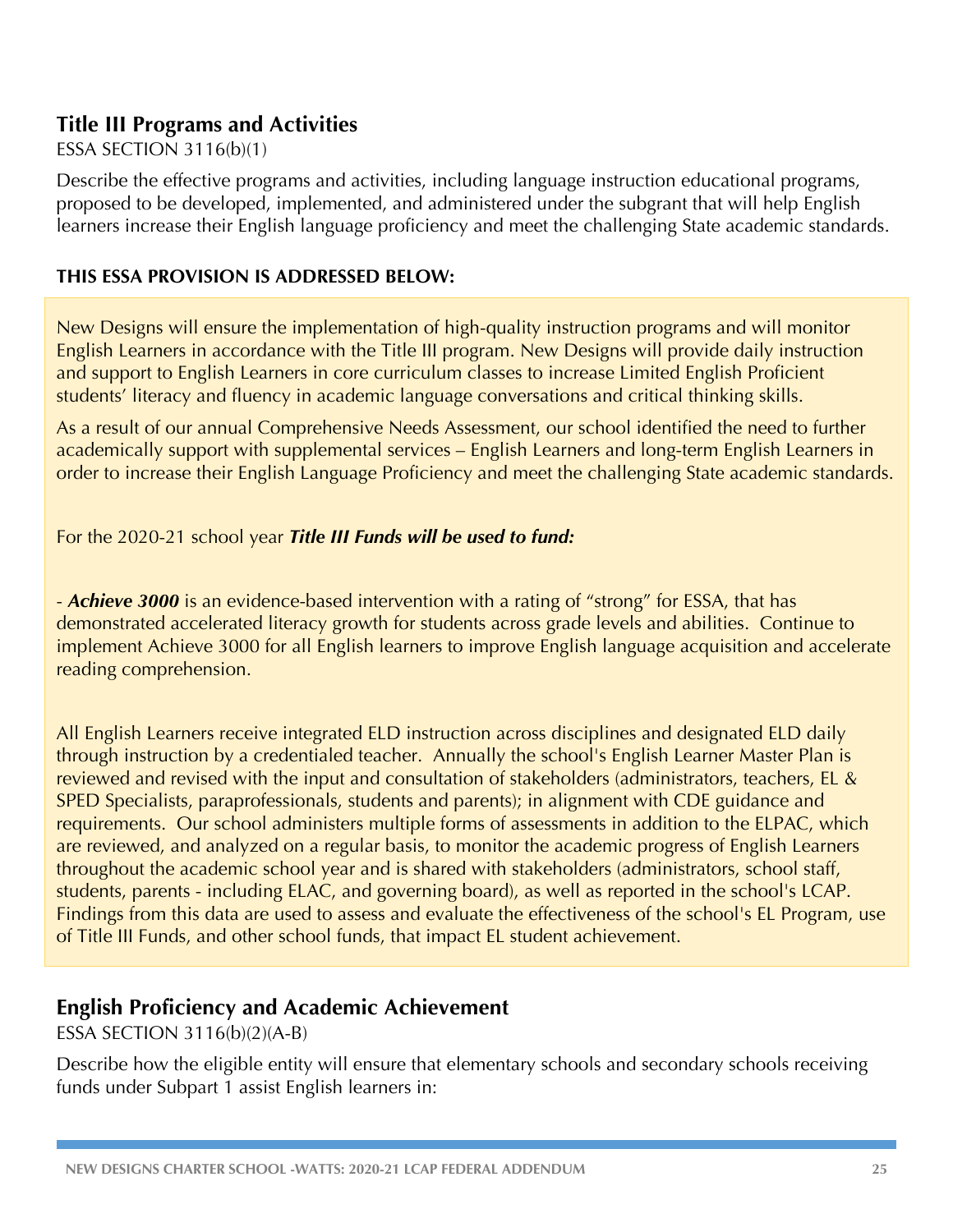- (A) achieving English proficiency based on the State's English language proficiency assessment under Section 1111(b)(2)(G), consistent with the State's long-term goals, as described in Section  $1111(c)(4)(A)(ii)$ ; and
- (B) meeting the challenging State academic standards.

#### **THIS ESSA PROVISION IS ADDRESSED BELOW:**

New Designs Charter School – Watts monitors EL progress regularly using formative and summative assessments. The assessments are used to determine students' English language proficiency in English as well as academic performance. Student data is disaggregated and reviewed by school administrators and teachers and shared with parents. ELs are expected to show one language proficiency level of growth annually as measured by the ELPAC until they reach English proficiency and then maintain level until reclassified. Data from the annual ELPAC administration is compiled to identify individual students who are not meeting this expectation, and appropriate interventions are planned and implemented. CAASPP ELA & Math results are disaggregated by student groups and grade level.

The school monitors EL students throughout the year to ensure they are progressing in English proficiency and understanding of the State academic standards. Teachers and the Leadership Team review, analyze and disaggregate student achievement data regularly. Teachers collaborate to identify students who require additional intervention/support; and those that are ready to progress to the next level and/or challenged further academically. The emphasis is on measuring growth for each student, student group and grade level and developing next steps.

New Designs Charter School currently has 13.1% English learners; and 22.9% LtELs.

- The Reclassification rate was 4.9% in 2019-20; and 40.9% in 2018-19
- Based on the Fall 2019 Dashboard 40% (Low) made progress towards English Language Proficiency on the ELPAC, as compared to the 48.3% at the state level.
- In ELA CAASPP: Current EL scored -45.1 DFS
- In Math CAASPP: Current EL scored -109.4 DFS

Reclassification criteria are based on guidelines from the California Department of Education and approved by the State Board of Education.

Students who struggle academically will have access to additional extended learning support with support provided by our teachers during after-school tutoring in ELA and ELD (for ELs). They will also benefit from the increased knowledge and skills of the teachers who will be expanding their expertise through Professional Development and Coaching. The strategies they learn will improve outcomes for English Learners in English Proficiency and in mastering academic content standards.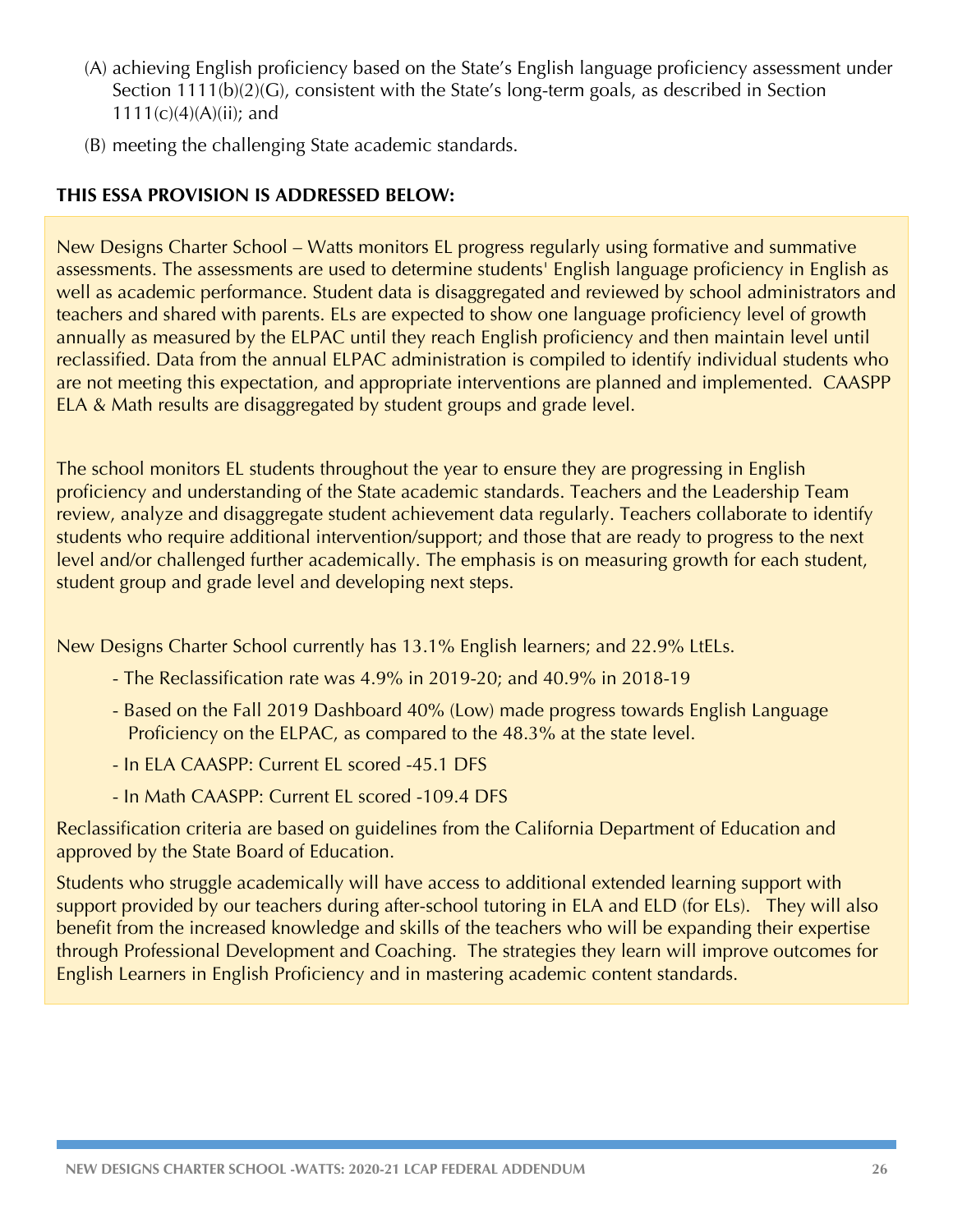# **TITLE IV, PART A**

# **Title IV, Part A Activities and Programs**

### ESSA SECTION 4106(e)(1)

Describe the activities and programming that the LEA, or consortium of such agencies, will carry out under Subpart 1, including a description of:

- (A) any partnership with an institution of higher education, business, nonprofit organization, community-based organization, or other public or private entity with a demonstrated record of success in implementing activities under this subpart;
- (B) if applicable, how funds will be used for activities related to supporting well-rounded education under Section 4107;
- (C) if applicable, how funds will be used for activities related to supporting safe and healthy students under Section 4108;
- (D) if applicable, how funds will be used for activities related to supporting the effective use of technology in schools under Section 4109; and
- (E) the program objectives and intended outcomes for activities under Subpart 1, and how the LEA, or consortium of such agencies, will periodically evaluate the effectiveness of the activities carried out under this section based on such objectives and outcomes.

#### **THIS ESSA PROVISION IS ADDRESSED BELOW:**

New Designs Charter School – Watts plans to transfer Title IV funds to Titles I & III.

NDCS-Watts receives ~ \$16, 075 in Title IV Allocations. Therefore, per CDE guidance - regarding the requirement of Section 4106(d) for a needs assessment - LEAs receiving an SSAE program allocation of less than \$30,000 are exempt from this requirement.

For the 2020-21 school year, NDCS-Watts has used the Learning Continuity & Attendance Plan Stakeholder Engagement Process for the development of the school's SPSA per Section 70 of SB820. As a result of SB820 and SB98, the LCAP was eliminated and charter schools that receive Title Funds are required to complete a SPSA for the 2020-21 school year to identify and report how Title Funds will be spent to support the school's goals and improve student and schoolwide outcomes. The stakeholder engagement requirements for the SPSA are the same as for the Learning Continuity & Attendance Plan per SB820.

NDCS-Watts is a charter school and is not subject to equitable services for private school requirements.

Our charter has consulted with parents, community members/partners, students, teachers, administrators, and other school personnel as part of our stakeholder engagement process. Special Education and English learner representatives were also included in the planning process.